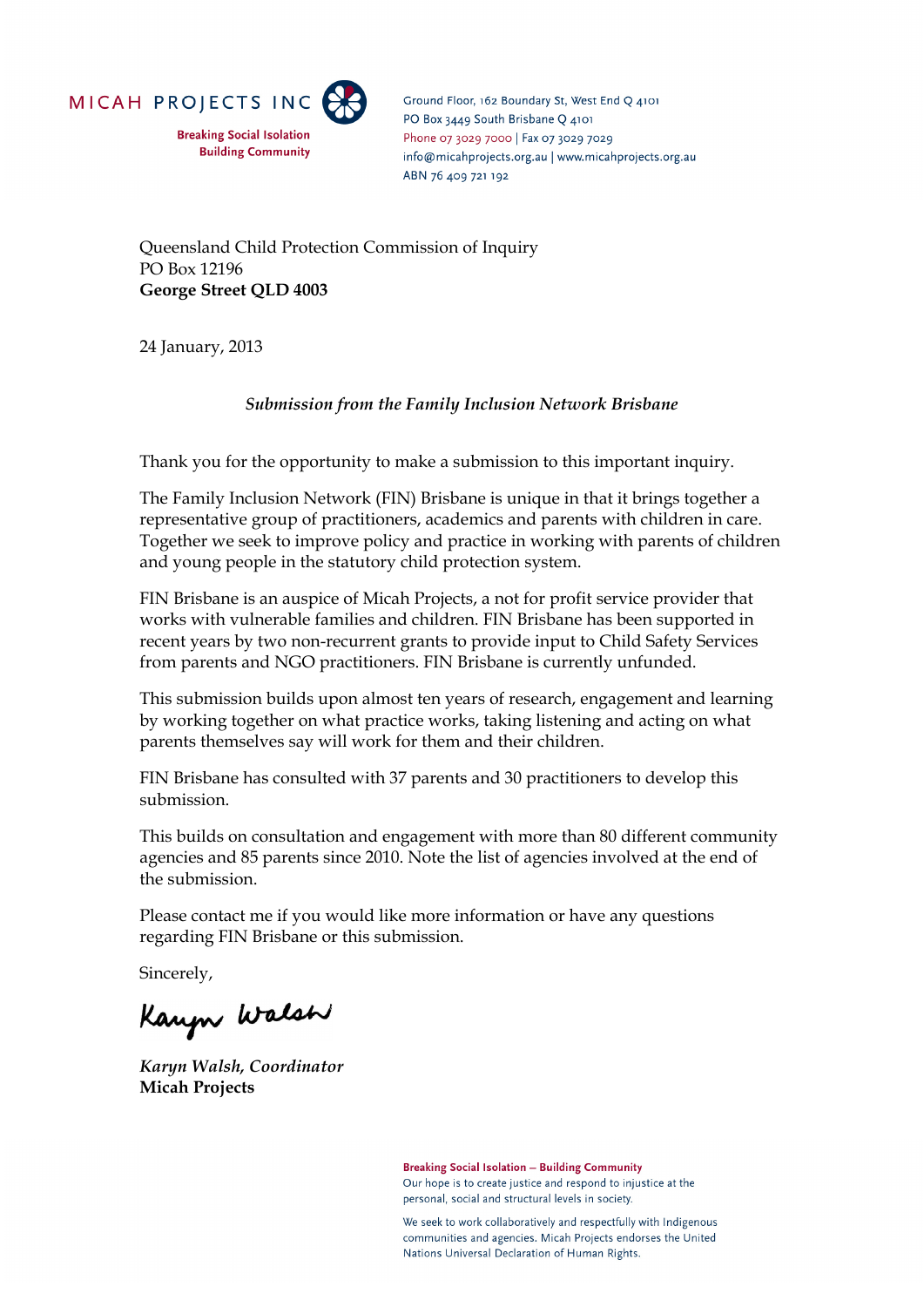

Family Inclusion Network Brisbane

Submission to the Queensland Child Protection Commission of Inquiry

January 2013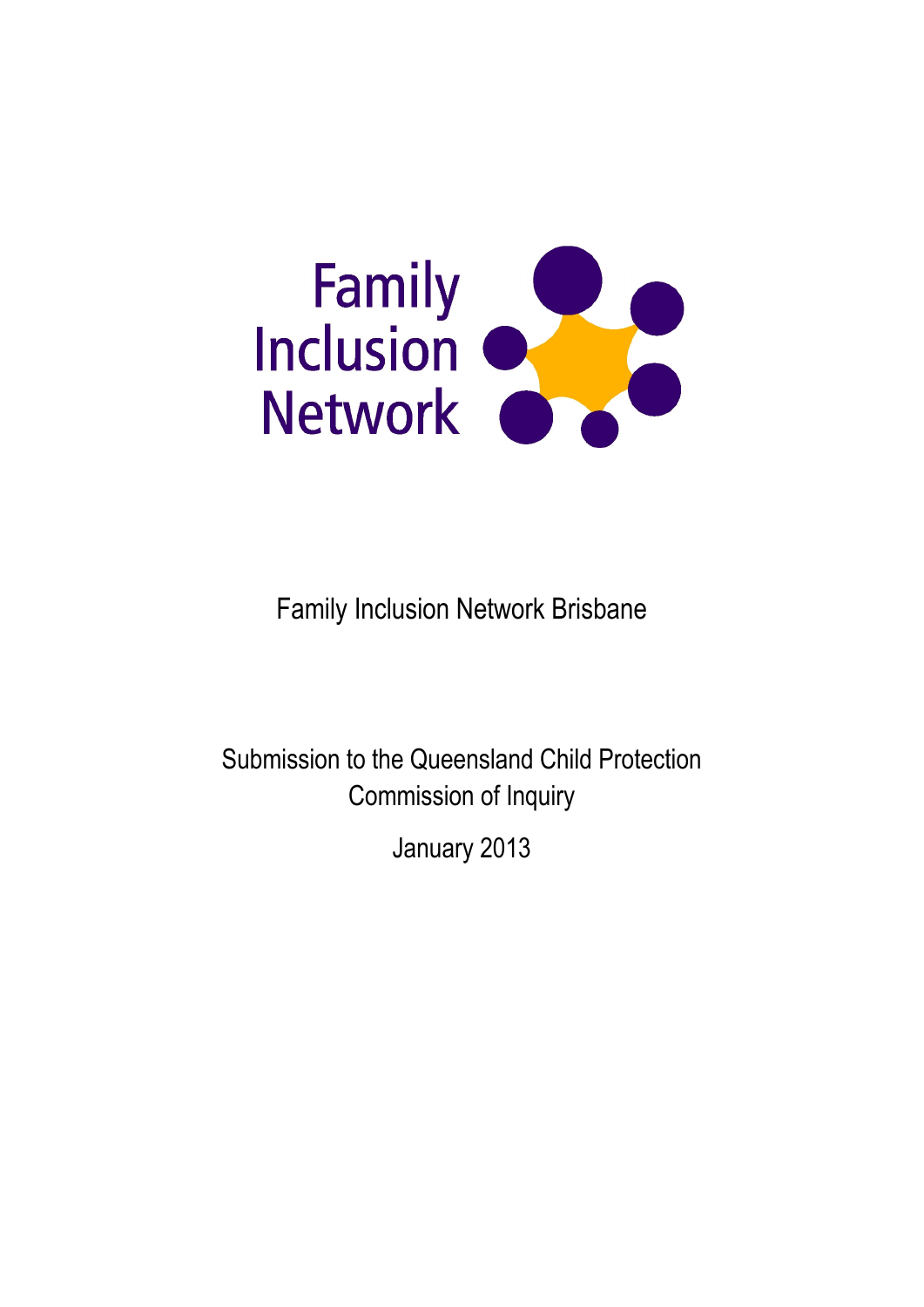# *List of Contents*

| <b>Background to the Family Inclusion Network Brisbane and this Submission  3</b>                                                                                                                    |  |
|------------------------------------------------------------------------------------------------------------------------------------------------------------------------------------------------------|--|
| <b>PART 1: Response to the Queensland Child Protection Commission of</b>                                                                                                                             |  |
| Investment in intake and secondary service (1) and effective coordination (4) 5                                                                                                                      |  |
| Increasing Aboriginal and Torres Strait Islander self-determination, in particular the scope for<br>Aboriginal and Torres Strait Islander communities and agencies to play a greater and more active |  |
|                                                                                                                                                                                                      |  |
|                                                                                                                                                                                                      |  |
|                                                                                                                                                                                                      |  |
|                                                                                                                                                                                                      |  |
|                                                                                                                                                                                                      |  |
| The services or supports families need to prevent Child Safety from becoming involved in their                                                                                                       |  |
| What families need to be reunited with their children as quickly as possible? 20                                                                                                                     |  |
|                                                                                                                                                                                                      |  |
|                                                                                                                                                                                                      |  |
| What stops families from being given an equal chance to parent their kids? 24                                                                                                                        |  |
|                                                                                                                                                                                                      |  |
| List of organisations that have participated in FIN Brisbane 26                                                                                                                                      |  |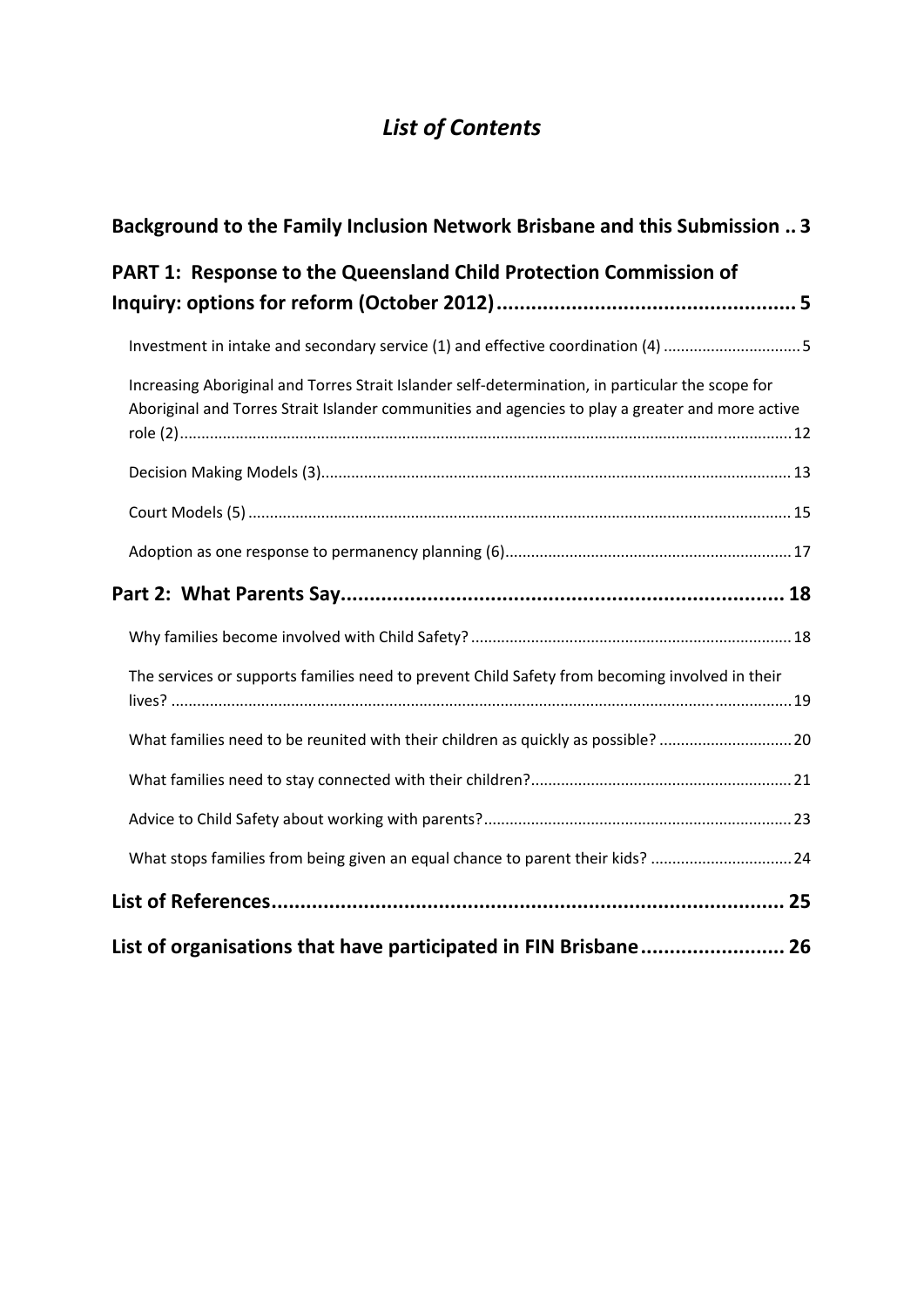# **Background to the Family Inclusion Network Brisbane and this Submission**

The Family Inclusion Network (FIN) Brisbane is a representative grouping of practitioners, academics and parents with children in care, seeking to advance practice and policy in working with parents of children and young people in the statutory child protection system.

At regular intervals there have been stories profiled in the media of very serious instances of child abuse. Such instances are reprehensible and deserve society's strongest condemnation.

But as a result, parents of children removed into care have been typecast as cruel and uncaring. However the vast majority of cases bear little resemblance to the few that are in the headlines. Many more children enter care through neglect and minor instances, or risk of maltreatment rather than severe abuse.

Research indicates that such neglect and maltreatment is closely related to poverty, ill health, disability, domestic violence, indigeneity, young parenthood or problematic substance use: that is, conditions which could be alleviated by investment in preventative social policy initiatives aimed at providing support for vulnerable families and communities<sup>1</sup>.

The Family Inclusion Network was first formed in Queensland in 2004. In 2007 it undertook research involving focus groups with parents with children in care and workers from the non government and government sectors. The results were published in Family Inclusion Network (2007) *Family Inclusion in Child Protection Practice*. In October 2010 a major forum "Collaboration for Change" was held which determined to establish a Community of Practice amongst practitioners in Brisbane. In 2010‐11, data from 85 parent surveys, a Service Providers Forum and Poverty in the City research were pulled together in a report: *Working in Partnership with Parents Report 2010‐11*. And based on this information and driven by the Community of Practice, a series of discussion papers: *Supporting Families through Evidence Based Practice* were published. In March 2011 a strategic plan, together with a business plan and governance model were adopted.

Three working groups have been established based on the goals and objectives of the network:

 Parent Engagement and Inclusion Group. This group includes parent representatives and continues to access and survey parents about their experiences and feedback.



<sup>1</sup> Thomson,J. & Thorpe, R. (2003). The Importance of Parents in the Lives of Children in the Care System. *Children Australia* Vol.28, No.2 (special edition) pp 25‐31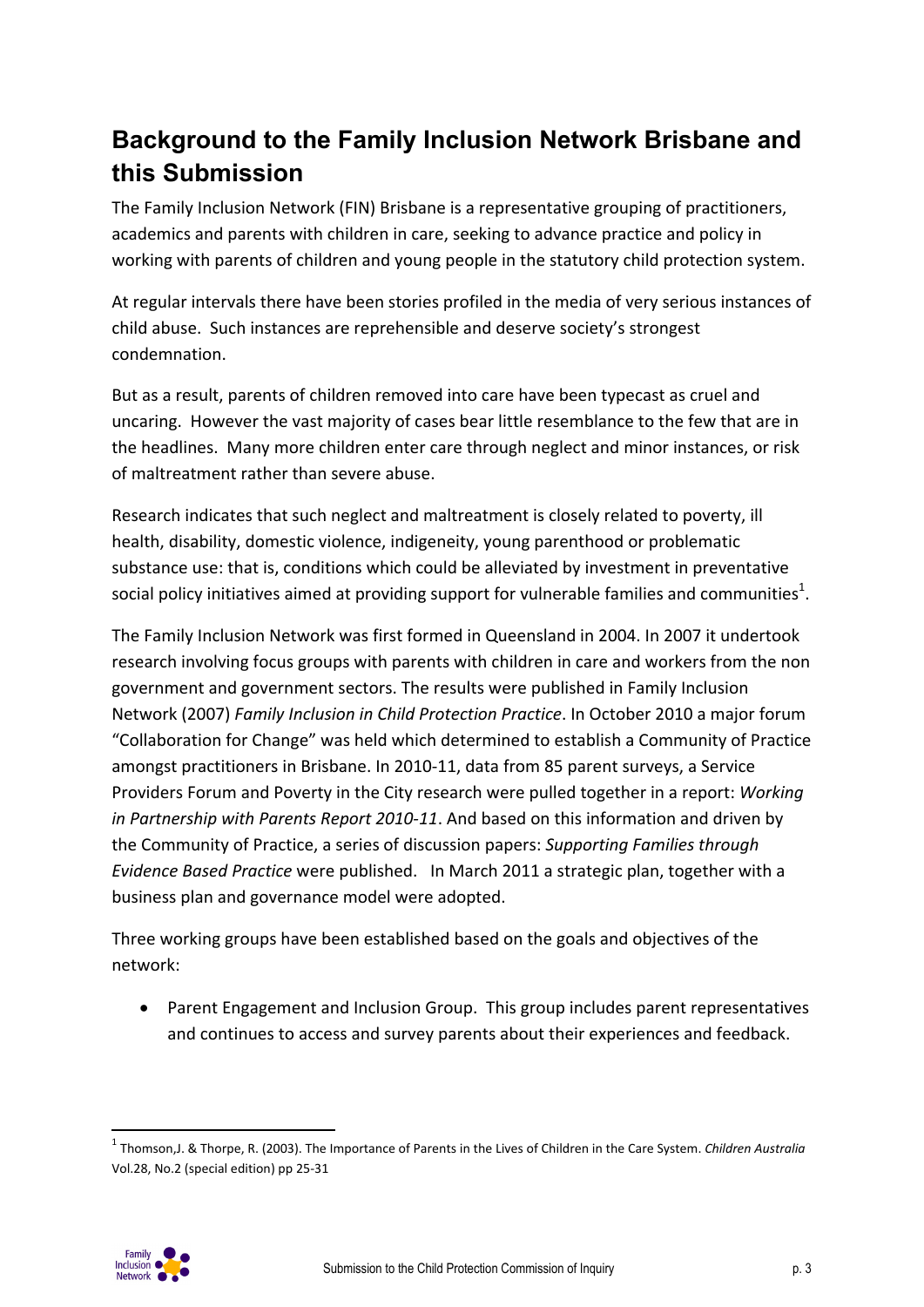- Community of Family Support Practice Group. This group develops and strengthens the network and skill sets of practitioners in the secondary and tertiary intervention system. It meets on a monthly basis.
- Systems Advocacy Group. This group brings together systemic issues and provides the basis for advocacy at a local and state level, consistent with the *National Framework for Protecting Australia's Children 2009‐2020.*

A representative from each of these groups forms the FIN Brisbane Steering Committee.

This submission draws on the information gathered by FIN Brisbane over almost ten years as well as focus groups with both parents and family support practitioners held in November and December 2012 to specifically address the terms of reference of the current Queensland Child Commission of Enquiry and the Options Paper.

In November 2012, FIN Brisbane supported the Kyabra Community Association, the Queensland Injecting Health Network (QuIHN) and Micah Projects to facilitate three focus groups involving parents of children who have been or currently are the subject of notifications to the child protection system. 37 parents from the greater Brisbane area participated in the three forums. Another family supported by the Benevolent Society submitted a written survey. Their information was supported by the comments from the 85 parents interviewed in the previous survey, *Working in Partnership with Parents Report 2010‐11*. **Part 2 of this submission: What Parents Say** brings together their views

The FIN Brisbane Community of Practice held meetings on two separate occasions in November and December 2012. The December forum considered the Commission of Inquiry Options Paper in detail. At this forum 30 practitioners and managers from 20 different non‐ government organisations attended. A list of the membership of the FIN Brisbane Community of Practice is attached.

The FIN Brisbane Steering Committee met in December and January to consider the feedback from parents and local agencies and provide input and direction for this paper which forms Part 1 of this submission.

## **The Vision of FIN Brisbane is:**

*People, families and communities grow in a fair, just and respectful society, which responds to their needs.*

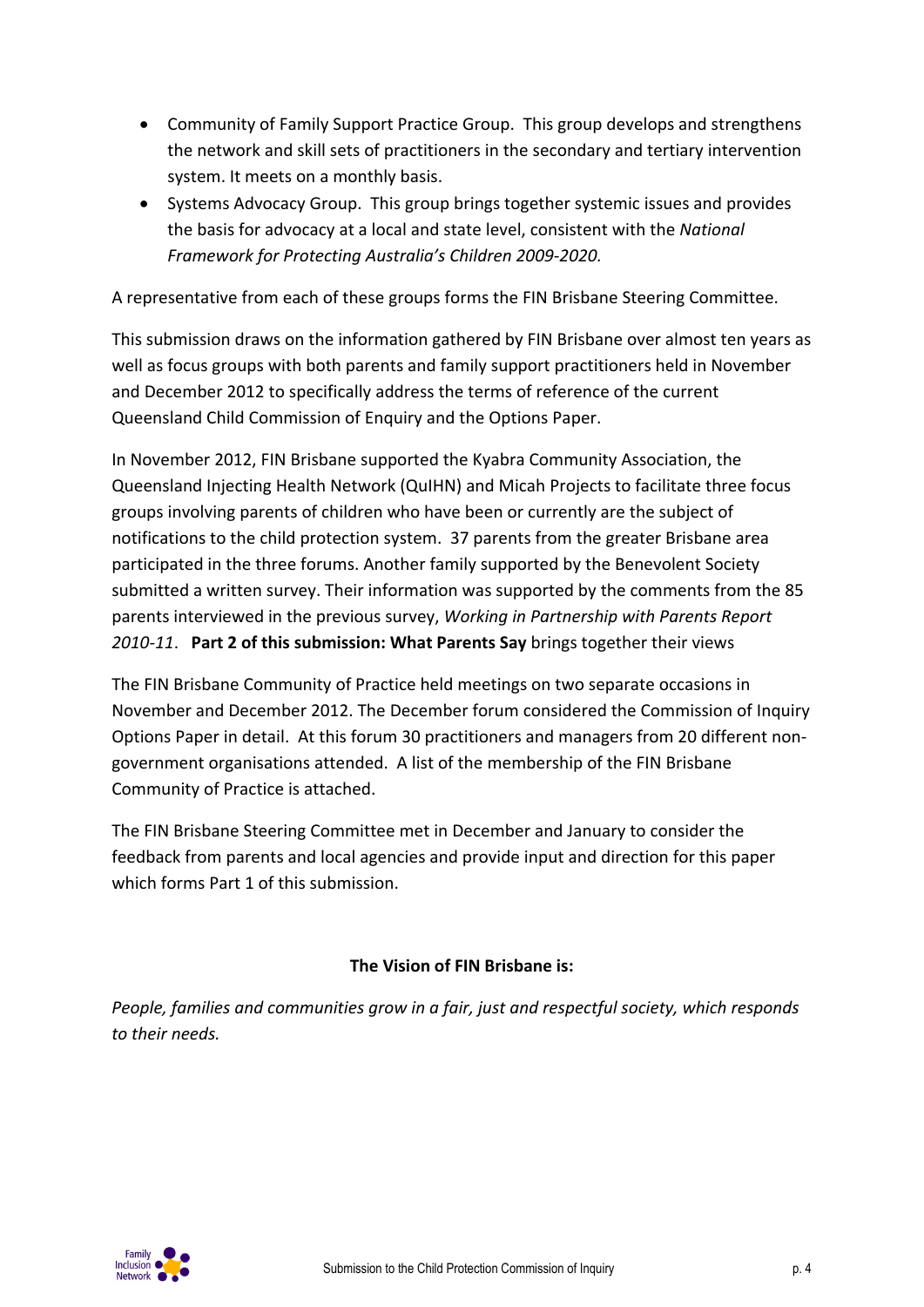# **PART 1: Response to the Queensland Child Protection Commission of Inquiry: options for reform (October 2012)**

## *Investment in intake and secondary service (1) and effective coordination (4)*

Sections (1) and (4) in the Options Paper are strongly linked and therefore FIN Brisbane has chosen to *respond to them together.*

The Family Inclusion Network submits that a substantially increased investment in secondary services is critical, as is a major change in the service system that allows a much great chance for parents to self‐refer.

Also essential is agreement on common assessment frameworks across the primary, secondary and tertiary systems and government and non‐government systems so that there are multiple points of entry to the service system and there are fewer entries through the current intake point managed by the child protection system.

This should be a critical feature of a newly created collaborative approach to family support services with secondary services resourced to effectively assess for risk and lead case coordination and planning.

## **1.1 A new focus for the service system**

There are two different approaches to protecting children in western OECD countries <sup>2</sup>A *child protection orientation* recognizes the rights of children to protection by the early involvement of government if there is evidence of suspected abuse or neglect. "The *potential* for coercive intervention is therefore indicated at an early stage in any work with families"<sup>3</sup>

1. A *family service orientation* starts with the recognition that children are best cared for within the family and that the best outcomes for children are achieved with a family service approach acknowledging that all too frequently indirect harm (and sometimes direct harm) occurs for children in the child protection system. Family well being and the parent‐child relationship are the foci of the support and the "normalisation of community intervention is



 $2$  Allen Consulting Group, (2008) Inverting the Pyramid. A report prepared for the Australian Research Alliance for Children and Youth (ARACY).

 $3$  Ibid p. 28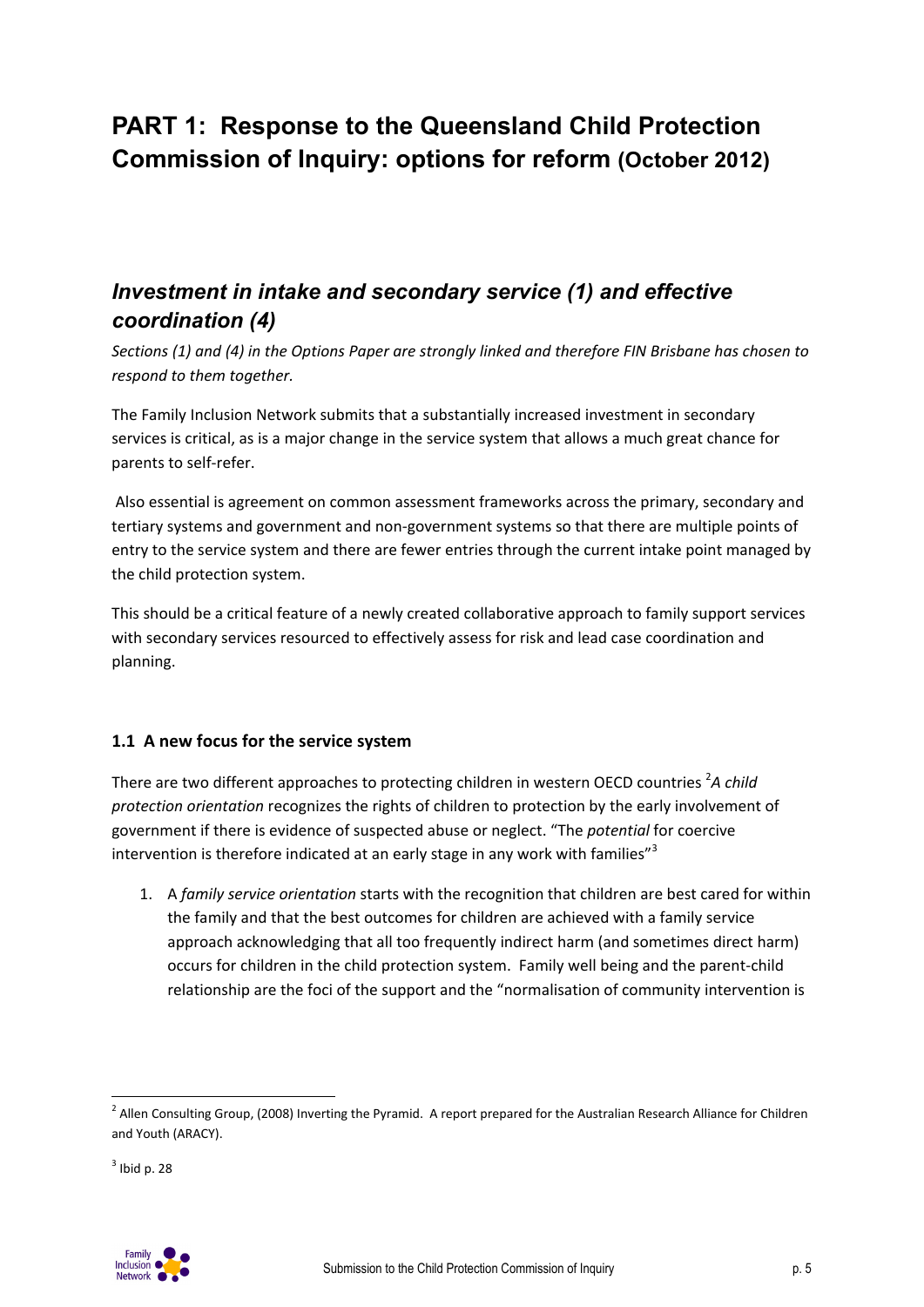associated with a greater degree of voluntary accessing of services by families. With this approach, the invocation of statutory powers is an intervention of last resort"<sup>4</sup>.

FIN Brisbane recommends the Queensland system be changed to the second approach.

### **1.2 What parents say:**

*"Instead of removing the children from the parents, put the money and resources into actually trying to fix the problems in the homes by intensively working with the parents ...giving disadvantaged families a chance... courts aren't filled up and time, money, resources...are not wasted by fighting."* (Parent participant in Parents Forum 14 November 2012)

The shortage of family support services (having to wait many weeks before an appointment) and the lack of visibility of them were repeated time and again in the Parents Forums. Parents said that having the information about services readily available is a key point in not only prevention from entering the child protection system but also exiting the system as quickly as possible.

"*The whole system of removing children needs to be overhauled and the government's emphasis needs to be focusing on building families rather than destroying them."* (Parent Participant in Parents Forum 14 November 2012.)

## **1.3 The services parents want to stop their children going into care (secondary services):**

The parents have told us time and again during their involvement with FIN Brisbane about the things they really needed to properly support their children

- Support to escape domestic violence
- Support during homelessness and housing
- Mental health services
- Disability services
- Support before child birth
- Support at home after child birth
- Rehabilitation from drug and alcohol misuse,
- Respite services, and
- General help with how to be a good parent.

### **1.4 And where do they want them:**



 $4$  Allen Consulting Group (2008) Inverting the Pyramid. A report prepared for the Australian Research Alliance for Children and Youth (ARACY), p. 28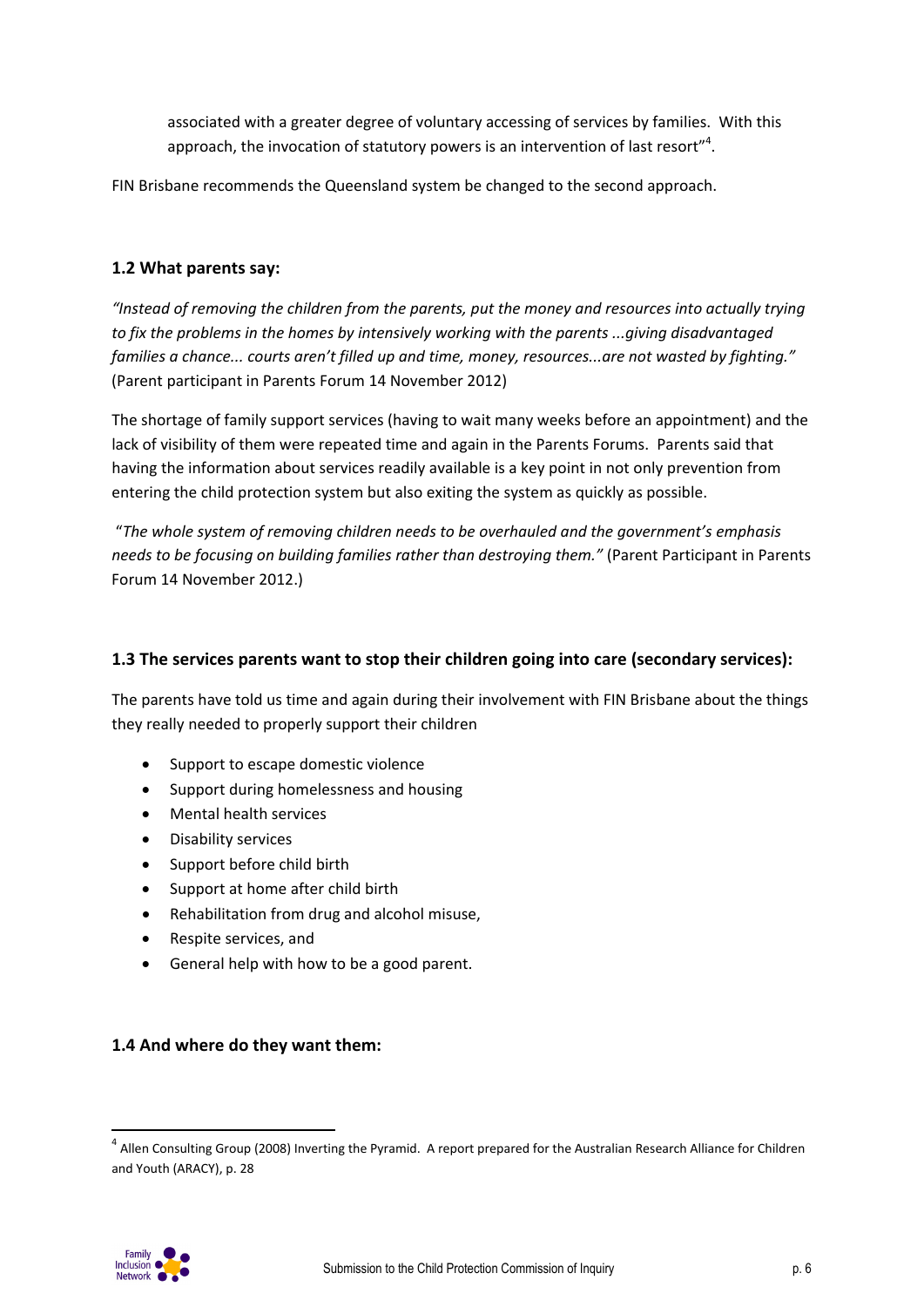One parent participant self‐referred to Child Safety seeking support – the result: *"I don't advise anyone to self refer to child safety. I went there for help and it made things worse."* (Parent participant in Parent's Forum 22 November 2012) This complaint was repeated frequently across the forums.

Parents talked about their hesitation in using some services for fear of it being used against them by Child Safety. They identified that rather than seeing it as strength when families ask for help, Child Safety Officers often use it as proof that parents were not coping. One family in particular talked about accessing a food voucher from a service, to find that this had been used in an affidavit to say they could not afford food for their children.

it (the place to get help) should just be a safe place where you can be open and get help when you..." need support so it doesn't get to child (protection) services. I think prevention is going to be the best *path, because going through child services takes years and costs so much money."* (Parent participant in parent's forum 22 November 2012)

It is recommended that secondary services provided by non-government organisations be the primary point of entry to family services.

## **1.5 The new service system**

It is recommended that the new system be driven by a goal to *prevent* rather than *respond* to child abuse and neglect within their families. A guiding value must be that abuse and neglect can be prevented in most families, given adequate support early enough<sup>5</sup>. This value needs to be the driving force across the universal, secondary and tertiary service systems.

## *Secondary services providing targeted support to "at risk" families must be acknowledged as the lynchpin in this new system.*

Universal services should accept responsibility for working with complex family issues with the support of secondary services.

Tertiary child protection services must accept that a strong and resourced secondary service system is essential for the well-being of the child and trust that this system has the ability to accurately assess risk and involve and refer to the tertiary system as necessary,

## **1.6 Essential characteristics of these secondary services:**

Parents and practitioners in all the forums agreed that the services need to be based in the non‐ government sector and be able to:



<sup>&</sup>lt;sup>5</sup> This is supported also in the previously cited Allen Consulting Group (2008): Inverting the Pyramid. A report prepared for the Australian Research Alliance for Children and Youth (ARACY), p.29.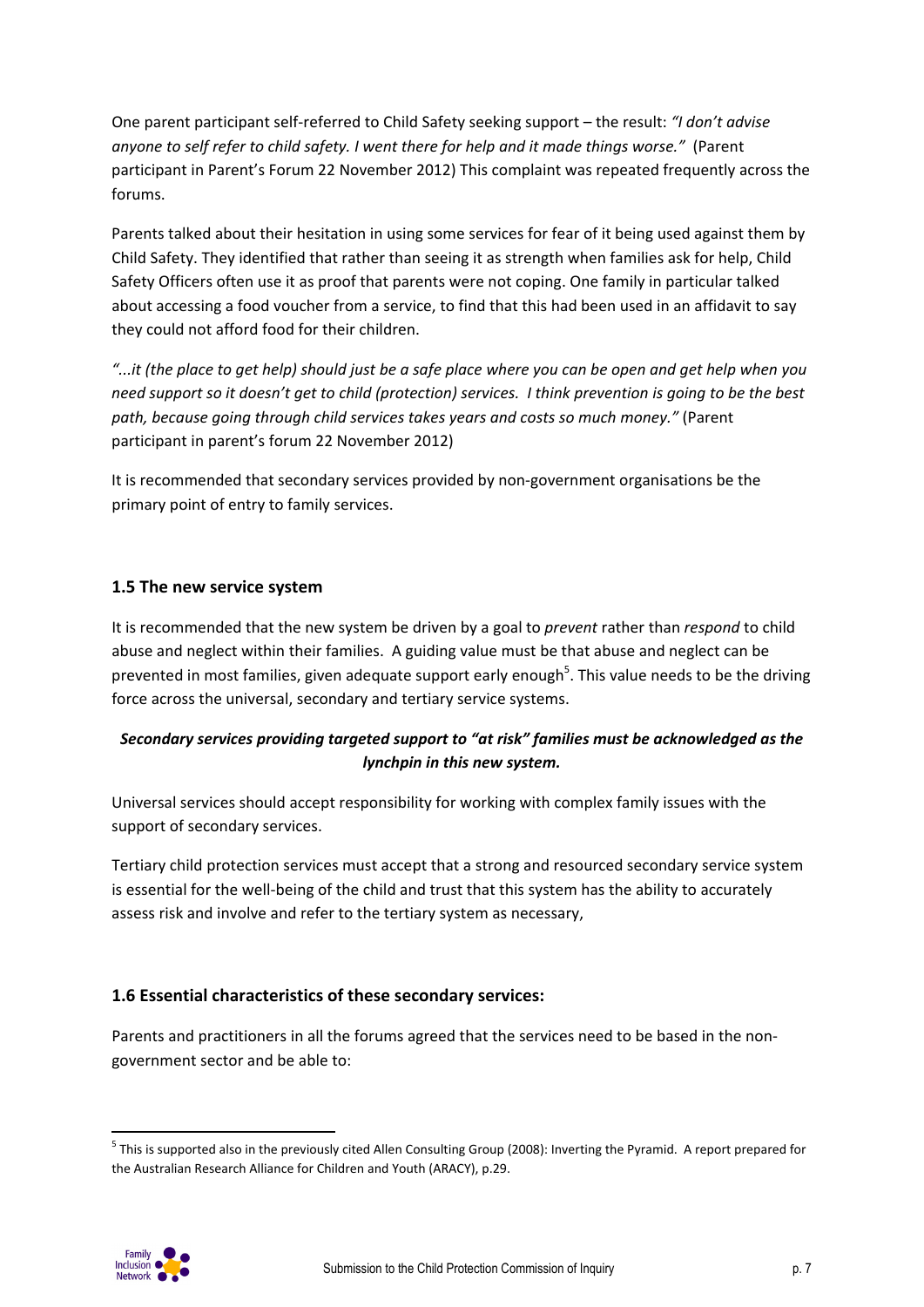- address whatever the underlying issues are through adequately funded specialist services and a strong collaborative model of service delivery (see more detail below)
- be highly visible, requiring capital investment and geographic coverage Queensland wide.
- be primarily voluntary (including entry to these services but also including out of home care and respite).
- include the option of in-home support.

The Early Years Centres established in Queensland promised to be a good starting point but they have not been progressed beyond the initial model and locations. The UK model of Children's Centres is an excellent model. Services are co‐located; there is a common assessment framework and a voluntary early intervention method to provide multi-agency support to families in need who do not meet child safety thresholds. A lead professional is responsible for coordinating the care. Centre based early childhood services are accompanied by outreach teams going to families in their homes, providing services, resources and opportunities for both the children and their families. A targeted strategy is in place to focus on young parents identifying that different strategies of engagement and support are required due to the age of parent.

## **1.7 Legislative change**

The focus of this new system must to be reflected in legislation to enshrine the principle that the system is "family focussed and child centred".

Legislation must enable family conferencing to occur earlier in the process. Legislation must also re‐ examine the current system where guardianship is taken by the department without going to court. Parents often reported feelings of being coerced into voluntarily agreeing to relinquish guardianship with no access to information, their rights or representation.

Parents rights to information, participation in decision‐making , access to legal, representation and redress when abuse of power or abuse of children occurs in care should all be enshrined in legislation.

## **1.8 Entry to "the system"**

A tertiary Child Safety intake point should *not* be the major point of entry to child and family support services. A single intake point may be useful for government workers who want the system of referral to be simple. But it does not work for people who are seeking help and who are the most important – parents and children and relatives and friends.

Multiple entry points to the system require:

 An assessment framework agreed and shared between the primary, secondary and tertiary systems with the ability to provide differential responses depending on the assessment.

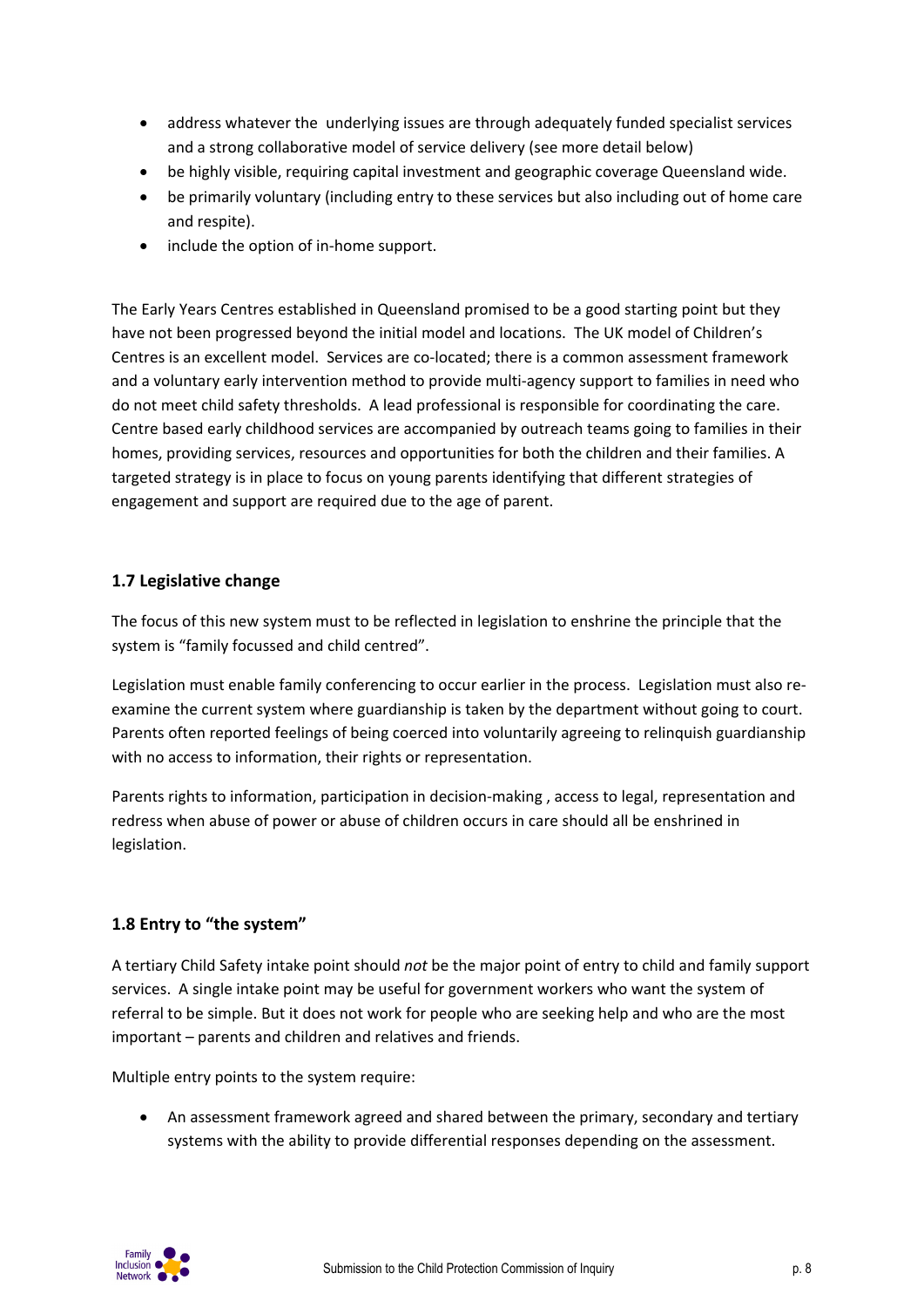- The continuation of the current government intake for a report or notification by a third party.
- However a wide range of prominent regional non‐government secondary services could also take on this role (similar to the Child First model in Victoria).
- The sharing of information between government and non-government services (similar to the proposed New Zealand Vulnerable Kids Information system).
- The major point of entry to the service system will be via voluntary referrals to places that families trust but also where they will receive the immediate and practical support they need. If the assessment indicates the need to refer to the tertiary child safety system, then this will be done quickly and efficient.

There are useful elements in some of the "trials" that have been established in Queensland for example:

- The Early Years Centres had the potential to provide an easily accessible and visible intake and assessment point for voluntary self-referral, similar to the highly visible and multidisciplinary Children's Centres established in the UK. But the Early Years model has become another "trial" which has not been expanded geographically or functionally.
- The Helping out Families initiative would have been useful if it had been promoted early on as a major avenue of support through voluntary self-referral by families. And while it is now possible for families to do this(it was not initially) the majority of families are still notified through the government tertiary intake system and referred on to HOF services who are directed to "cold call" on the family with a potential hostile and uncooperative response.

## **1.9 A collaborative system**

The new system is predicated on the understanding that all parts of the service system (universal, secondary and tertiary, government and non‐government) have a shared vision around preventing child abuse and neglect by focusing on working with parents to meet their aspirations for their children and themselves as a family and on outcomes for the child both now and in the longer term.

**Essential elements** of this collaboration will be :

- Articulation of a shared vision developed through joint planning and the identification of the desired outcomes for children and families and working "with" rather than "on" families (as distinct from the measurement of system processes and outputs as occurs at the moment).
- Building a supportive culture mutual respect between professional groups and providers
- The potential for liaison officers to be embedded in another agency (a feature of Child First in Victoria)
- Shared assessment frameworks around risk as well as a shared view of how to respond to it.
- Joint training
- Integrated case management
- Co-location and integrated services.
- Culture change which builds shared responsibility and overcomes the current culture of risk aversion.

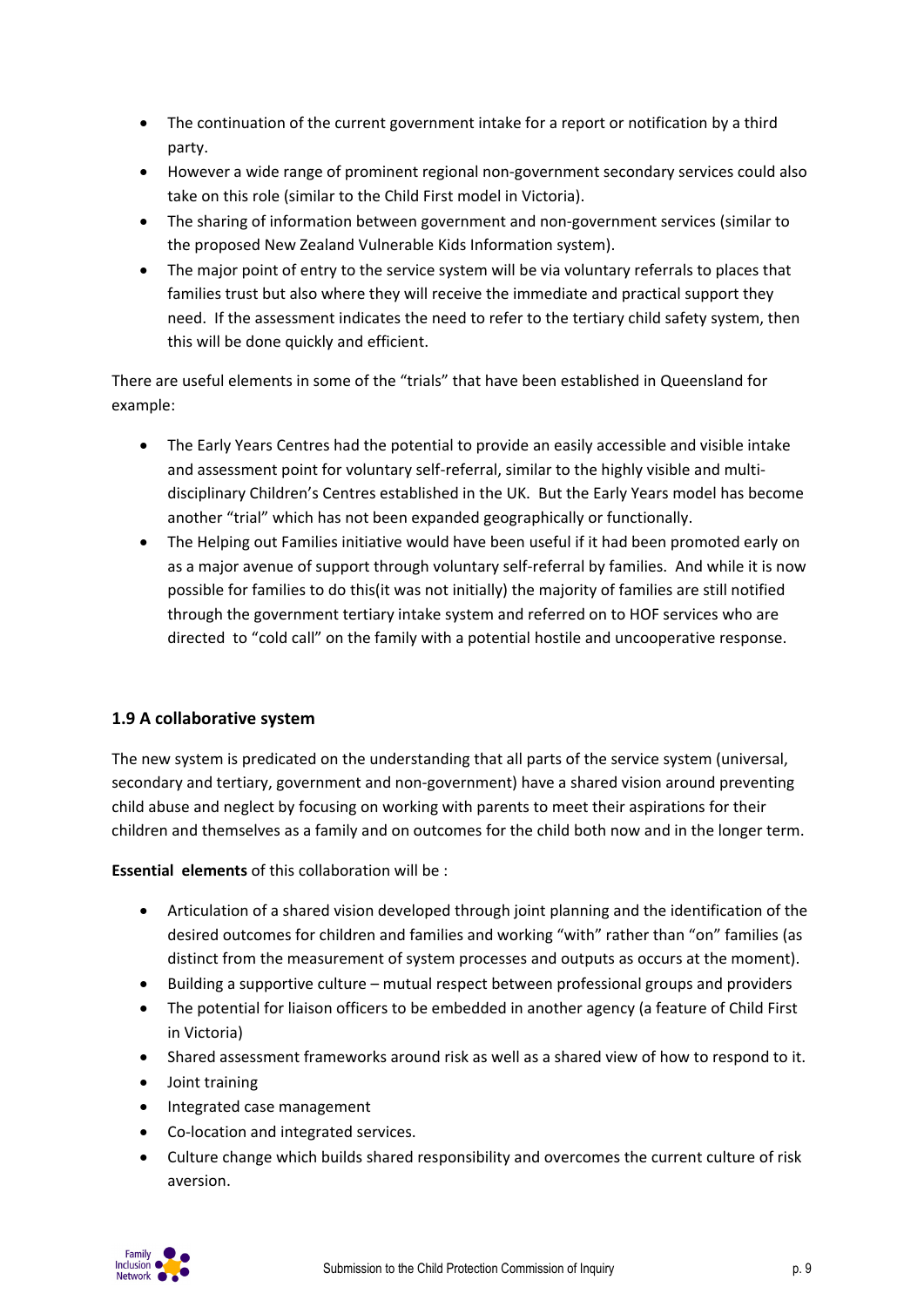• Strong leadership from media and politicians that supports the new approach rather than erodes it.

The above is from the Allen Consulting Group<sup>6</sup> however the same views were raised repeatedly in the practitioners' forum when discussing the necessary preconditions for effective collaboration.

## **1.10 An integrated family focussed service model**

FIN Brisbane supports the New Zealand Strengthening Families model and the Western Australia Strong Families approach.

There is a strong case<sup>7</sup> for parental involvement in child protection decision making, not only from a rights perspective, but also because their knowledge is important for decision making and for outcomes, and there is increased compliance and therefore a likelihood of family reunification. There should be less focus in interactions with parents on their weaknesses and more on their care‐ giving qualities and child rearing competencies.

Important characteristics of this new approach will include:

- A focus on involving and gaining consent from the families early on.
- An independent coordinator/lead worker/ key contact person from a non‐government organisation to meet with the family to plan the process and who should be involved.
- Feedback from the families is listened to.
- A non-government agency should be the lead agency in this process.
- Where needed a shared and coordinated service plan for the family and this should be very early in the process.
- Collaboration should be strengthened by an agreed inter‐agency protocol, for example the Cambridge Protocol, involving specialist knowledge and a shared service plan.
- Effectiveness should be judged on an outcomes based framework, not on outputs. Evaluation based on outcomes is possible, despite current bureaucratic thinking (see, for example, the UK Looking after Children Framework which considers the child's needs in seven life areas. )

## **1.11 Matters relating to program design**

The program model is important. A "whatever it takes" model is needed so services are able to be adapted to the specific needs of the family, whether it is housing, support and protection from



<sup>&</sup>lt;sup>6</sup> Allen Consulting Group, (2008) Inverting the Pyramid. A report prepared for the Australian Research Alliance for Children and Youth (ARACY), px‐xii.

<sup>7</sup> Healy, K., Darlington, y. And Feeney, J.A.( 2011) Parents' "Participation in Child Protection Practice: Towards Respect and Inclusion" *in Family and Society* Vol. 92 No. 3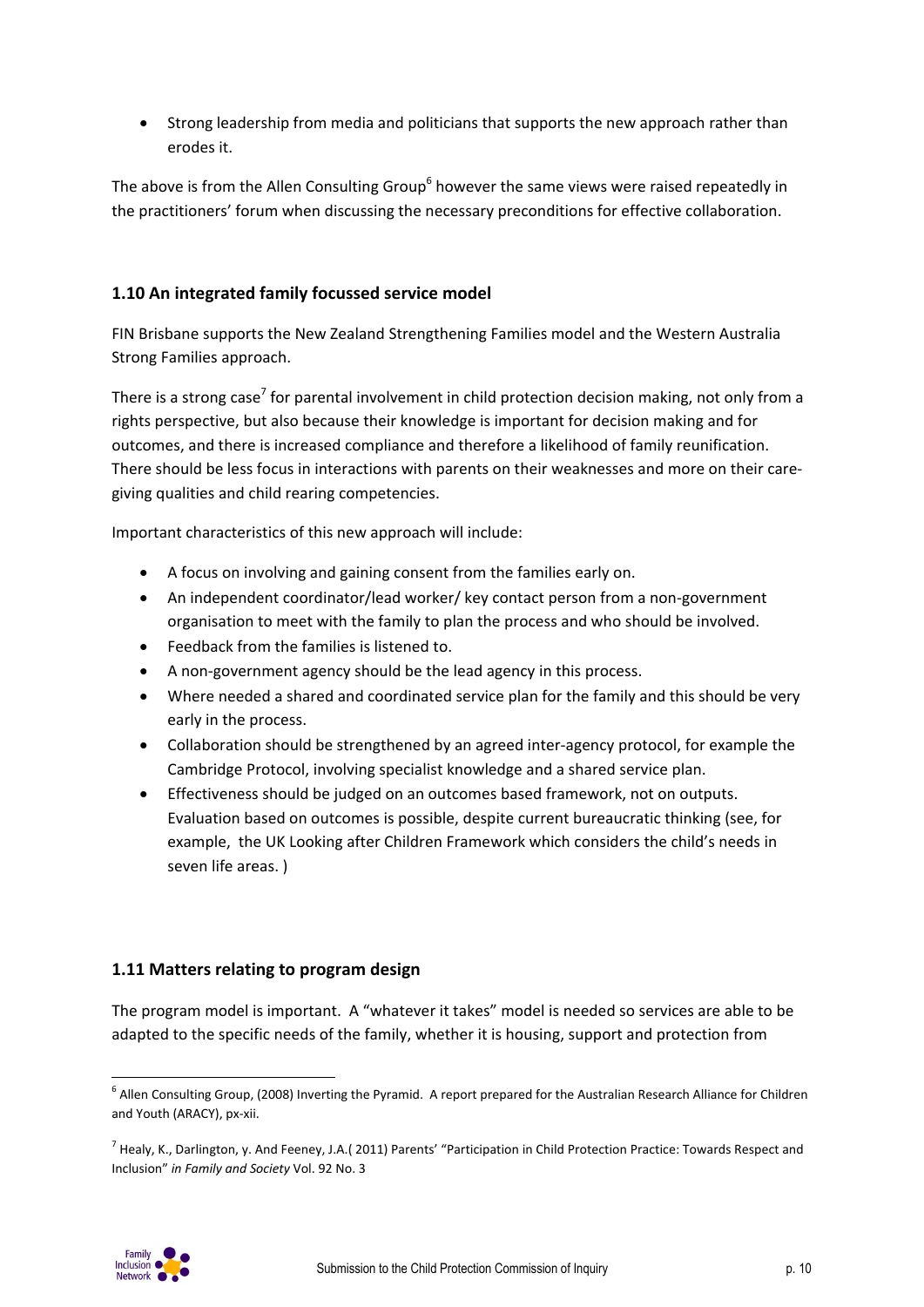domestic violence, parenting support, health services and so on. A family's complex issues will generally require a complex response. Agencies should have this flexibility.

The funded services should be able to respond to the various levels of support that are needed by families with greater flexibility to cope with the multiple crises which a family might face over time. Over the funding period an organisation should be able to provide primary support to one third of the cases it deals with, secondary support to one third of its cases and very intensive support to one third of its cases. Multi‐disciplinary teams of family support workers would be beneficial to ensure that the scope of needs of children of all ages and parents can be resourced including healthcare, early childhood services, youth development, case management, education and employment.

## **1.12 Matters relating to cost**

It is unrealistic to expect that this reinvigorated secondary service system be funded initially at the expense of the tertiary system. It must be accepted that there will be a need for transitional funding to allow for the funding of both, with the good prospect of progressive reductions in the cost of the tertiary system as the secondary system begins to lessen the burden at the tertiary end (for example, the parents forums were very vocal about how well parents could cope if they received the same resources to look after their children that are available to foster carers).

However FIN Brisbane would strongly disagree that a secondary service system is created just by changing the focus of existing tertiary services. There are many secondary service organisations where parents are already presenting voluntarily and where a culture of partnership with parents is already established. This type of secondary service with an enhanced role will form the basis of the new service system.

### **1.13 Funding for ongoing parent input to the reform and continuing improvement of the system**

The system cannot be fundamentally improved without continuous feedback and advice from parents about what works.

It is recommended that new funding be available for a system of family inclusion groups across Queensland.

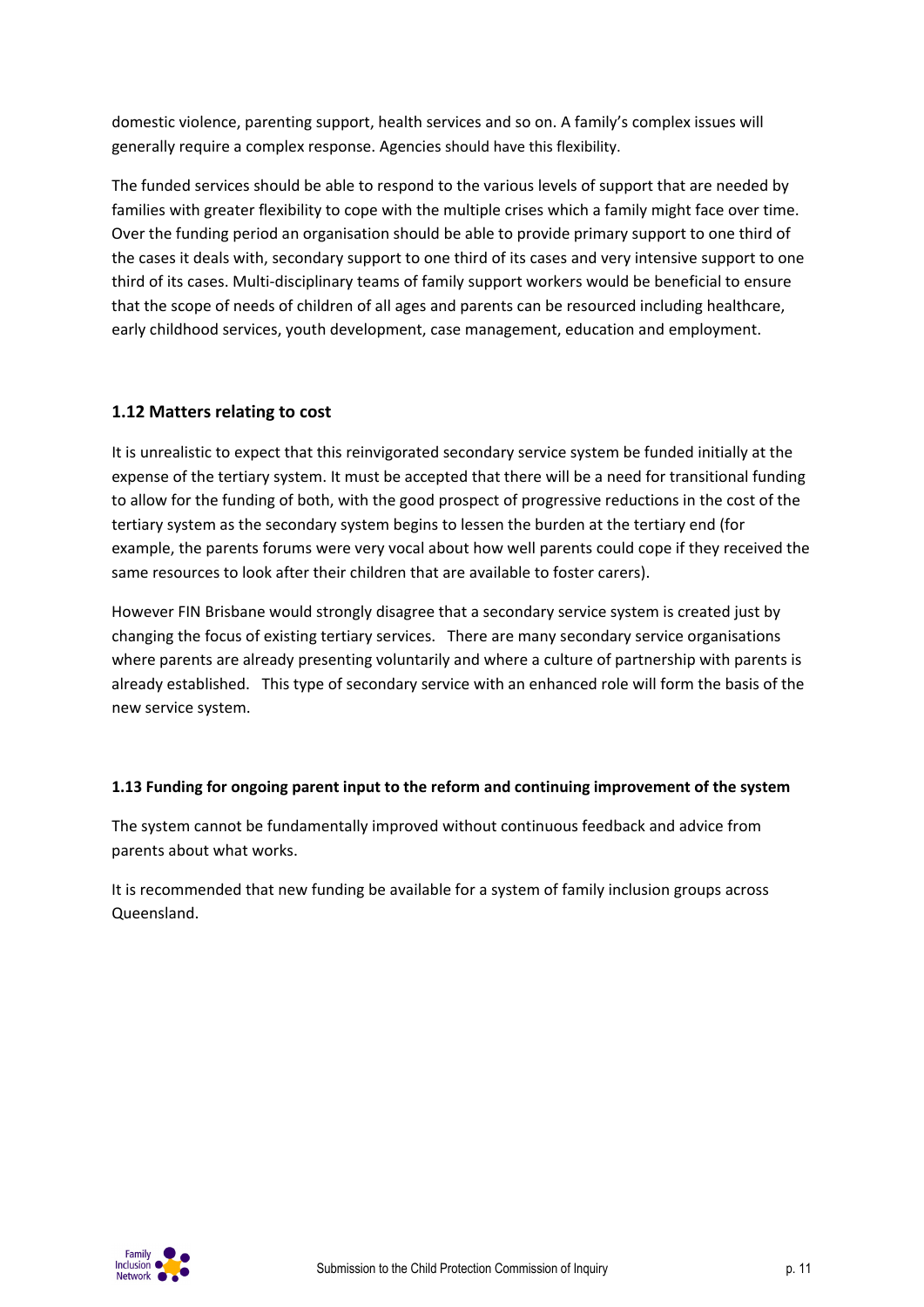# *Increasing Aboriginal and Torres Strait Islander self-determination, in particular the scope for Aboriginal and Torres Strait Islander communities and agencies to play a greater and more active role (2)*

While Aboriginal and Torres Strait Islander families and Aboriginal and Torres Strait Islander community controlled services do participate in the Family Inclusion Network Brisbane, their representation is not sufficient to provide a the detailed response to this issue.

There was general agreement at the FIN Brisbane Forums that increasing Aboriginal and Torres Strait Islander self determination and providing culturally sympathetic services are vital. There is definitely scope for their communities and agencies to play a greater and more active role.

In deciding how this is best done, the Family Inclusion Network Brisbane defers to the greater wisdom of these communities and services and their peak bodies, in particular the Queensland Aboriginal and Torres Strait Islander Child Protection Partnership.

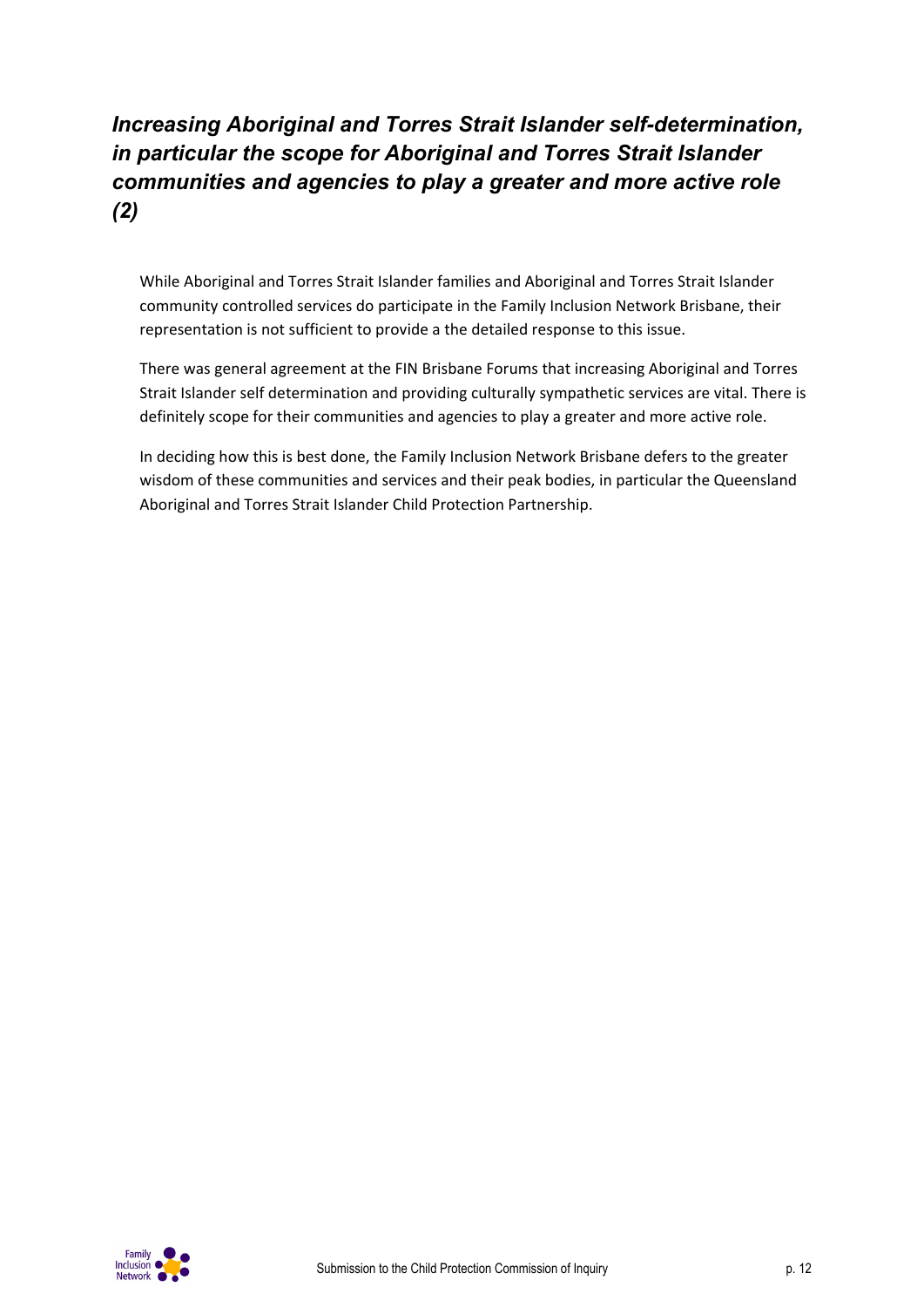# *Decision Making Models (3)*

It is understood that the current Structured Decision Making Model was introduced to provide for standardised, evidence‐based case planning that is consistently applied and focuses on the best interests of the child.

However the views of both practitioners and parents who participated in the FIN Brisbane forums are that the current structured decision making model is not the best system and needs to be replaced. Greater effort needs to be placed on progressively assessing and understanding the family dynamic and needs of children before making decisions and supporting families to mitigate risks by connecting to resources and services.

## **3.1 What parents say**

Parents say current decision making models mean they are unfairly judged because of history and previous generational problems:

*"They are stereotyping and only seeing what they expect to be there... (They) are holding past issues (old domestic violence relationship) against you."* (Parent participant, FIN Brisbane Parent Forum 22 November 2012)

"Look into the case you have been given and find the truth, don't just read the file. Look at their life *and look at how they act with their children... See the stress that parents live under personally."* (Parent participant, FIN Brisbane Parent Forum 28 November 2012)

*"(We are) guilty by association. A parent is held responsible for other people's actions, even when those people are not directly involved in your life."* (Parent participant, FIN Brisbane Parent Forum 28 November 2012).

## **3.2 What a better decision making model should look like**

The views of the parents were supported by practitioners. The current structured decision making does not allow for well‐informed professional judgements to come into play, or for a strengths based approach when assessing the family context.

There was strong preference for a model which is more akin to the New Zealand and European approaches that are outlined in the Options Paper. Decision making should be:

- More holistic/ multi-disciplinary
- A focus that is not on outputs and but on improved outcomes for the child.
- Satisfying the long term needs of the child, particularly cultural issues
- Building a system that is based on fairness and recognition of the impact of poverty
- Building a workforce that is skilled and knowledgeable, not one that teaches child protection workers to be risk‐averse fearing blame, with performance indicators over‐riding quality and effectiveness.

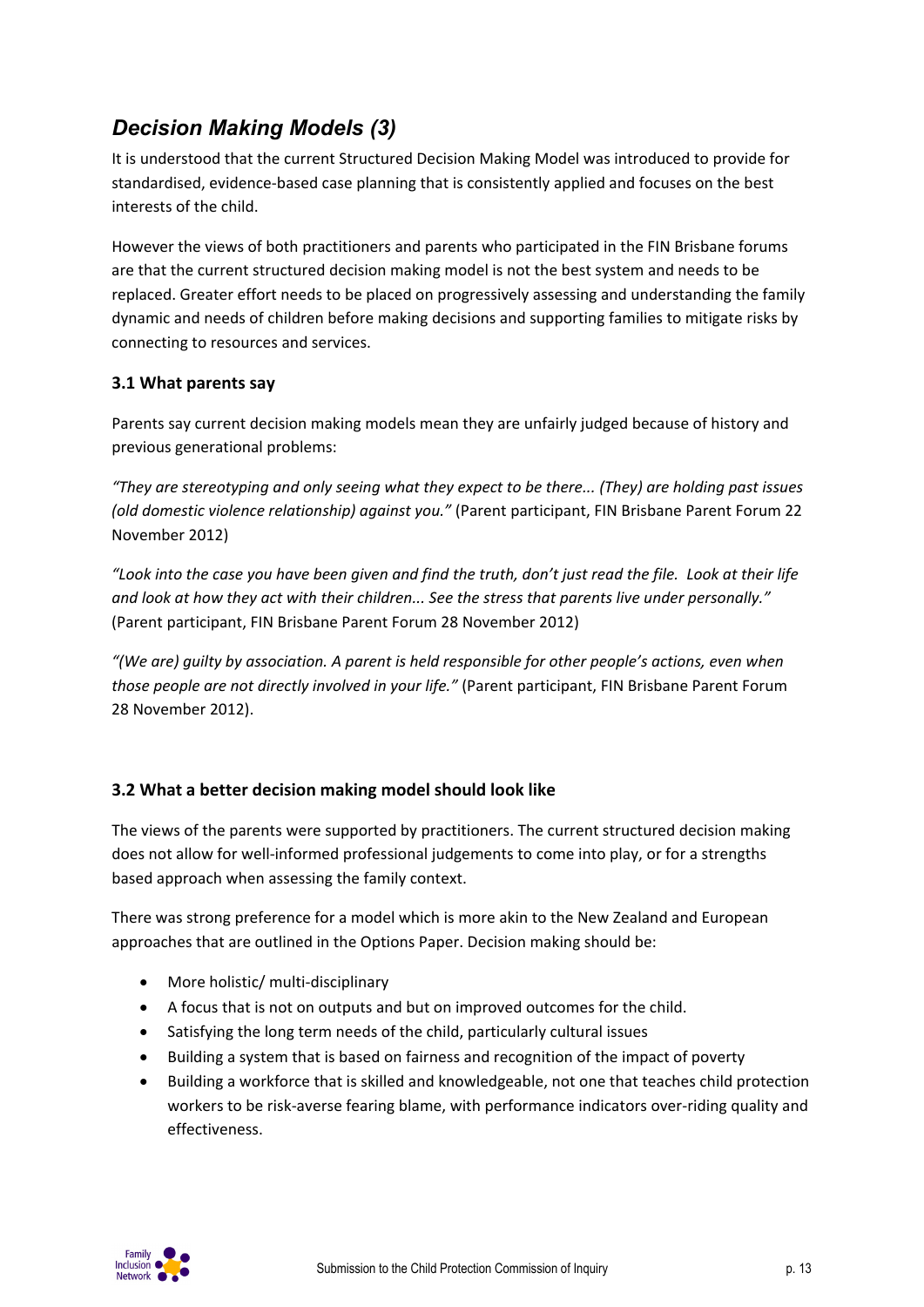It is recommended that the preliminary assessment be undertaken by the non‐government organisation with the ability to immediately follow up with a service that supports the family, and the second assessment where necessary involves tertiary sector workers and investigates more deeply child safety matters.

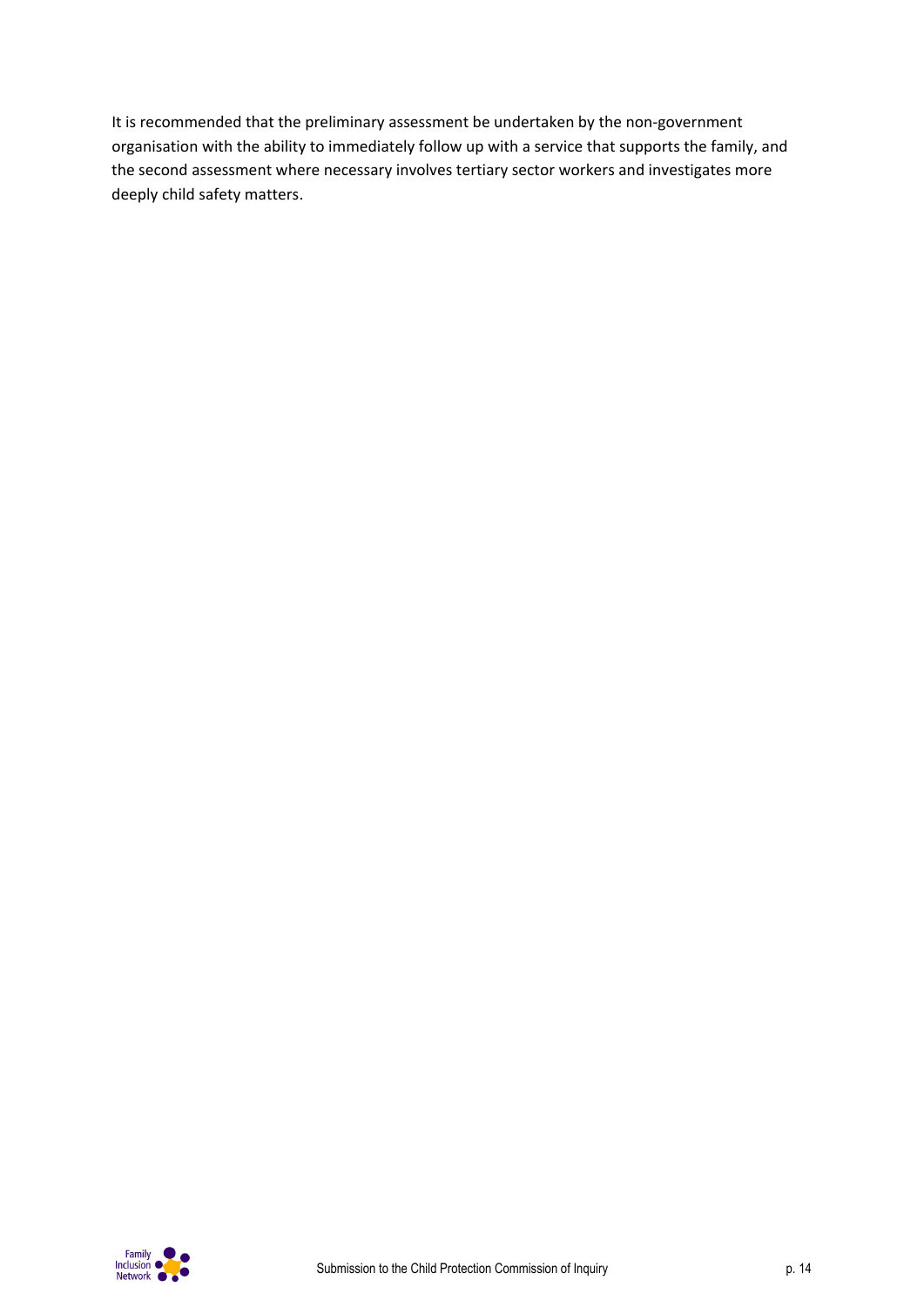# *Court Models (5)*

## **5.1 What parents say:**

They want to know their rights. Parents want information at the first contact with Child Safety about their rights particularly in relation to legal rights and they want the right to have a support person involved.

Some parents said that they had signed children over voluntarily feeling that they had to, only to find they didn't and then the children were already removed.

They said legal aid has limited experience and availability for child safety cases and even then the application process takes a while to get approved so it is not until children have already been removed and are in care that legal representation is available.

A number of parents said that hearsay evidence was too often used in court affidavits ‐ *putting things out of context or just untrue in affidavits to back up their claims*" ( Parent participant at Parent Forum 14/11) and this in turn led to Legal Aid deciding against the probability of winning and therefore not representing the family.

Parents would like to see booklets on what their rights are and that it be mandatory for child safety officers to provide to people on first contact so they have instant access to what their rights are. A hotline would be even better.

They would also like to see a greater "*focus on the case plan and reaching goals rather than dragging it out."* (Parent participant at Parent Forum 22/10)

"(In case plan) actions that Child Safety are supposed to do, they don't get around to it. So orders are *extended and reunification delayed."(*Parent participant at Parent Forum 14/11)

The adversarial nature of the courts is a big problem for both parents and children. They say the current process is confusing, disempowering and intimidating for both parents and children.

### **5.2 What a better system would look like:**

- A less adversarial system is definitely preferable and a Tribunal may be able to do this more effectively but it does need to be accountable and recognize the rights of parents.
- A system which recognised parents as consumers (or clients) as well as children.
- If it is to remain within the Court system then specialist training and expertise are necessary. Given the necessary expertise there is a strong argument for a specialist court. Alternatively a model based on the Children's Court Clinic in Victoria must be implemented.
- Parents should have representation. Parents should have Legal Aid and not have to past the test of probability of winning.

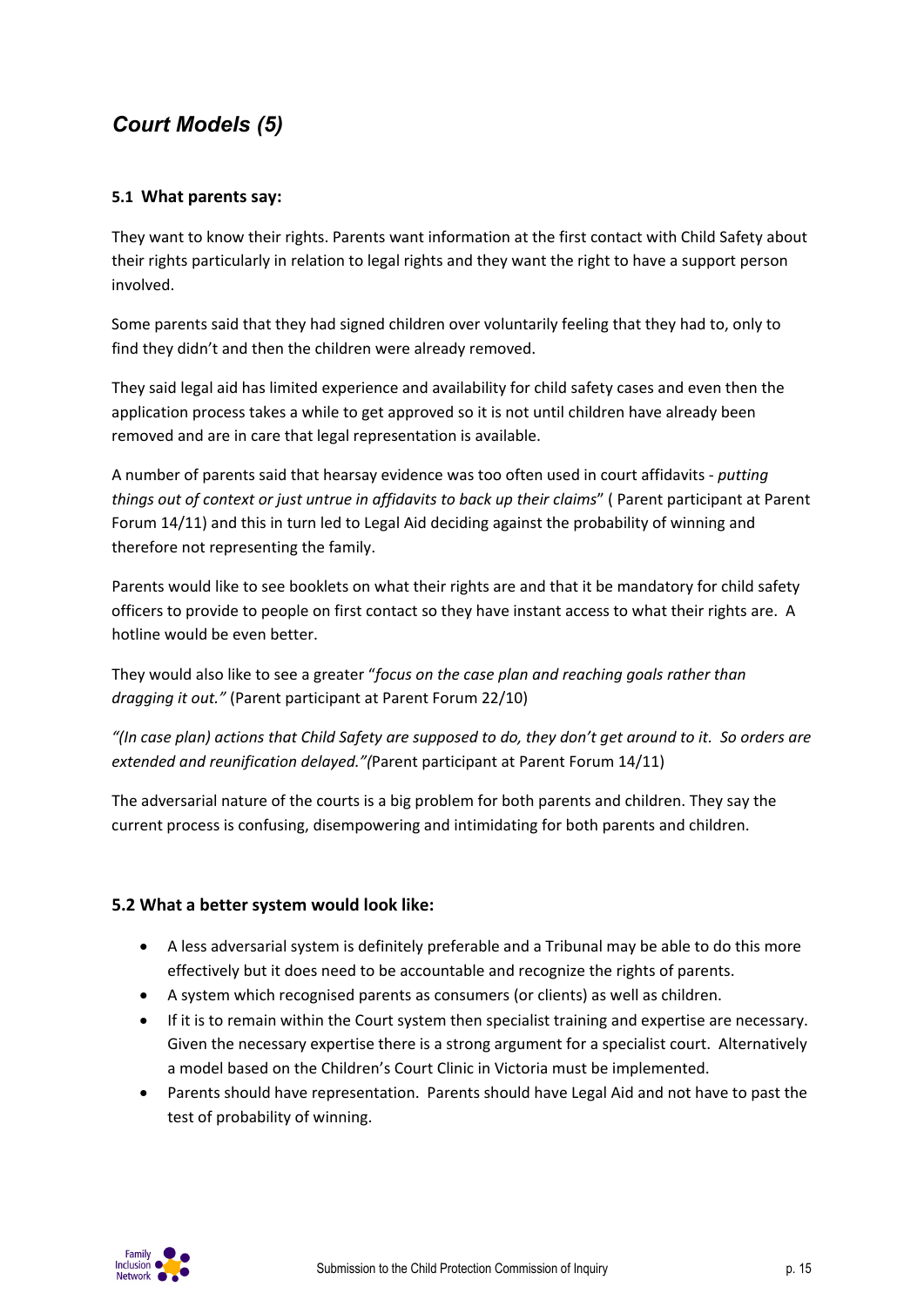- Alternative Dispute Resolution should definitely have a place in the proceedings. It should be held as early as possible and each party should have support to enable collaborative decision making.
- The current Family Group Meeting process is not being properly implemented and it is not fulfilling its original intent. The Family Group Meeting process in New Zealand needs to be revisited as a preferable model. The current Meetings have become legalistic and not a problem solving meeting that will enable the best outcomes for the child. They do not give parents empowerment or confidence that all parties will follow through on their actions.
- The idea of the Court having an active case management role (along the lines of the system currently being proposed in New South Wales) should be explored. This will mean the immediate availability of funded services to enable the case plan to be implemented.
- Courts that specialize in drug and alcohol and family violence have had success in other jurisdictions.
- There should be research into and the development of strategies for the better integration of matters that cut across different court systems, for example domestic violence, child abuse or neglect and family court related matters.
- FIN Brisbane supports the recommendations contained in the submission the Commission of Inquiry has already received from the Women's Legal Service.
- The current Queensland Civil and Administrative Tribunal review process needs to be improved. Clear advice must be given to parents about the opportunity to seek a review of a decision and some extension beyond the 28 days needs to be given to parents to allow them sufficient time to appeal a decision.
- An ombudsman for parents must be established to ensure that abuse of power and unfair process can be investigated.

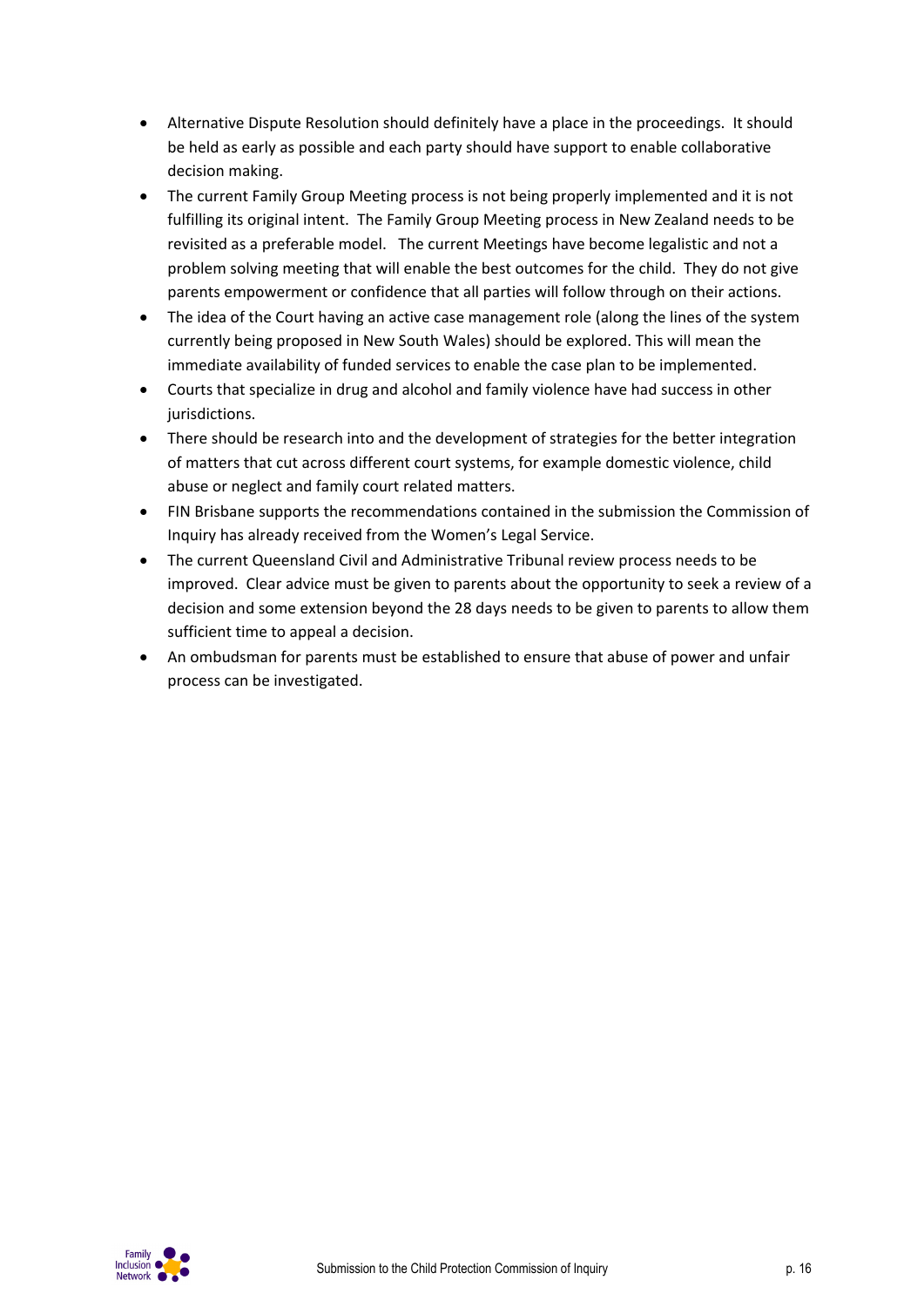## *Adoption as one response to permanency planning (6)*

The universal response at all forums to the question about whether adoption is a socially acceptable and appropriate option for children who are unable to remain with their families is: NO.

Adoption is simply a way of avoiding the need for and the cost involved in the overhaul of the current system.

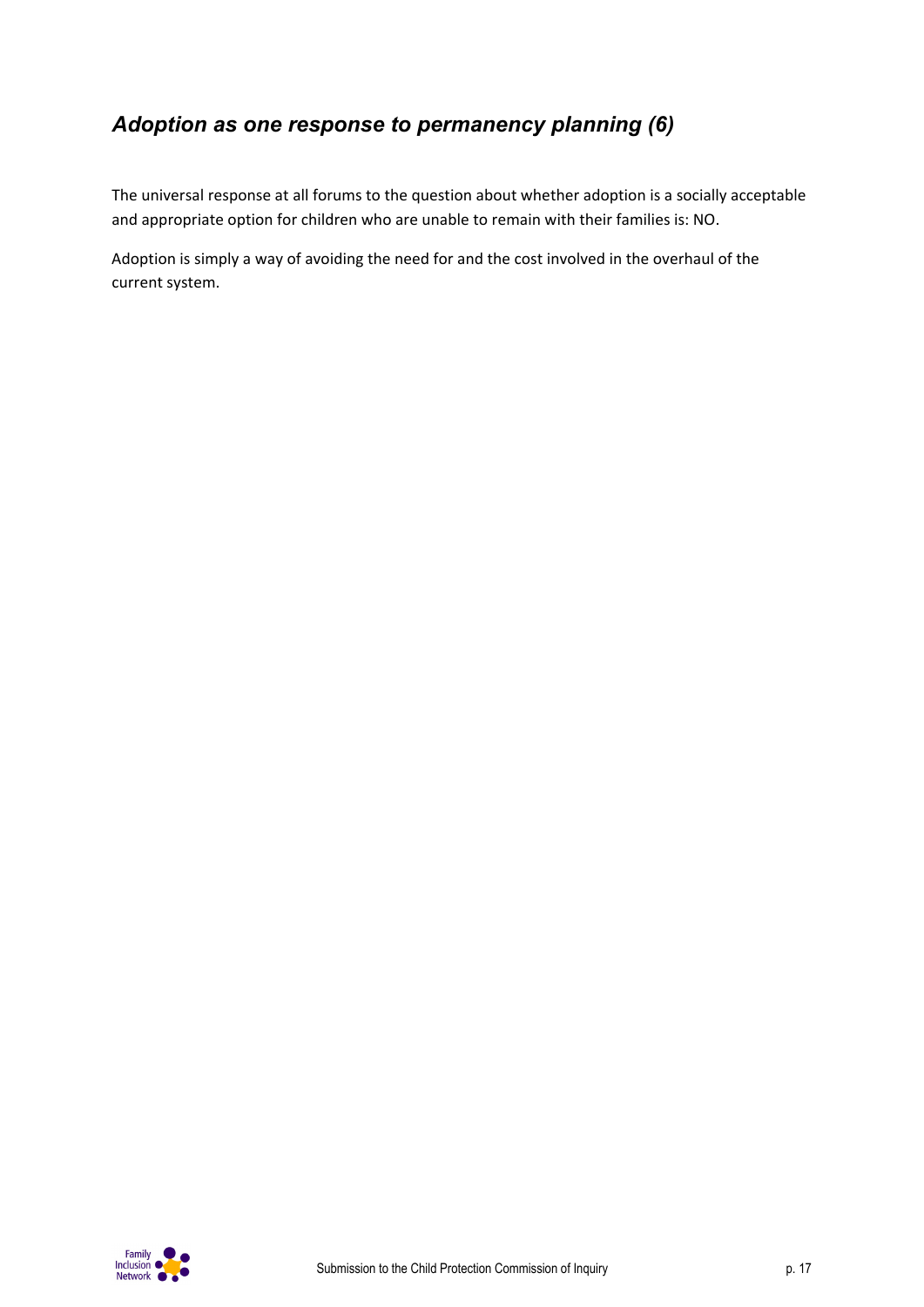# **Part 2: What Parents Say**

*The following contains extracts and quotes from three forums which were held in November 2012 with 36 parents of children who have been or currently are the subject of notifications to the child protection system. The forums auspiced by FIN Brisbane were held with the generous support and facilitation provided by the Kyabra Community Association, the Queensland Injecting Health Network (QuIHN) and Micah Projects. The Benevolent Society supported a parent to contribute a written survey.*

*The parents were asked the following questions.*

## *Why families become involved with Child Safety?*

The parents say that they have been unfairly categorised as high risk because of some issue in their life at a particular time and they are being unfairly judged as a result. For example:

### **Intergenerational history**

We had no parent willing or able to look after us as children and now child safety think the same about me....My mother was a child in care and her mother was a child in care. From ages 9 to 18, I was in care and they think I live the same life my mum did and that I would hurt my children in the *same way, but it's not true.*

*Child myself in care...my name is already on the list.*

Workers need to care about children who are in care and not judge parents who have been in care *and make assumptions that because I have been in care I'm not going to be a good parent.*

*(There are) assumptions that children are being harmed based on parents' backgrounds...They shouldn't be able to use the past against you.*

#### **Domestic Violence:**

I had a violent partner. That's why Child Safety became involved. I should have been offered to go to *a refuge.*

*Lack of information regarding options available for issues – DV, housing, refuges*

*Give the mother a choice to go, to leave and go somewhere else that is safe.*

### **Didn't know of services that could help:**

*Not enough knowledge of what services are out there – often just referrals to websites and that is not always helpful.*

Parents don't know where to go...they are scrutinized when they ask for help so they try to do it *independently.*

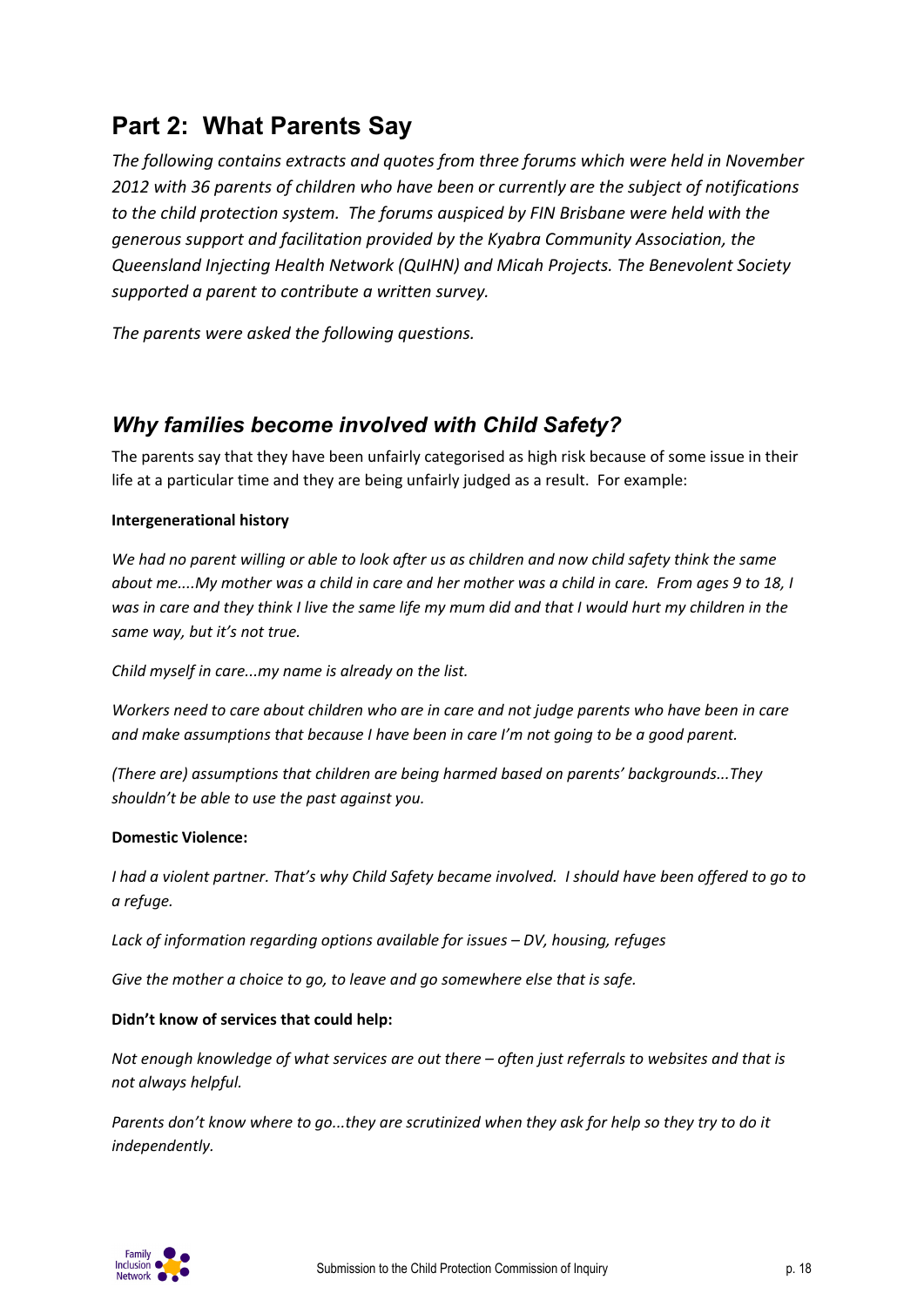### **Being stereotyped:**

People who are using drugs "may love their children dearly" but the children are still taken off them *into a system that does them more harm.*

*Stereotyping people in low income in housing commission areas.*

*Mental illness can be a big part of involvement. Judgement from DOCs about being able to parent.*

# *The services or supports families need to prevent Child Safety from becoming involved in their lives?*

### **Support Services**

.

There was discussion across all levels of intervention (primary, secondary and tertiary) about the lack of support services and/or the lack of knowledge about support services. The parents said that having the information about services readily available is a key point in not only prevention from entering the child protection system but also exiting the system as quickly as possible. But families also said that rather than Child Safety seeing it as strength when families were asking for help it was often considered proof that they were not coping and it is used against them later.

*Services need to be in there straight away rather than being placed on a waiting list for three months.*

*Sometimes I just need help with practical stuff, transport, housing*

*I wish I had known of support services available before DOCS became involved.*

*I needed help when age twelve to thirteen which things started going downhill*

If you ring DOCS and ask for help they don't send you to a service. They just come out and take the *kids when I was asking for help.*

*I have only been given one referral by a CSO in two years.*

*DOCS told me we don't care about the parent, we are concerned with the child.*

*Support services need to be identified – separate to Child Safety.*

*Parenting course, family help, drug counselling*

*Early treatment of postnatal depression*

*Help and work with you whatever things need to be addressed before they take your children. Come to the house and do check –ups.Llet parents do courses while they have their kids.*

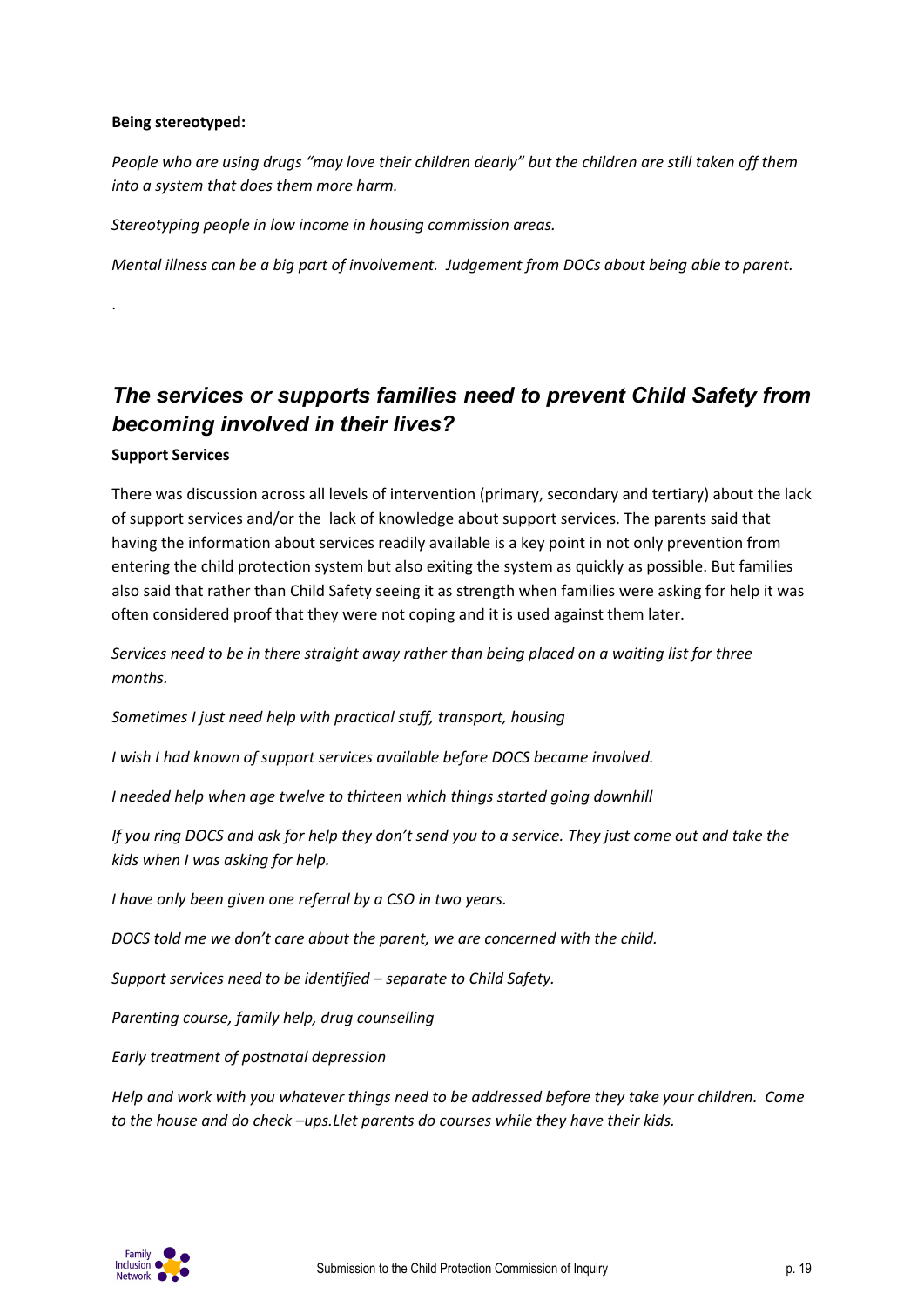*Observing parents seems to be where most resources go...not useful for parents who may not have skills...if they worked with families and parents to improve skills and help develop connections to support before removal*

*Someone to stay at the house to help teach about parenting because some people have not had experience of that in their own home.*

### **Domestic violence**

Families discussed the need for mothers to be given options and opportunities to move into a safe space with their children instead of removing the children. Families identified the need for support around information from as early as police being called to an incident in the home. They talked about feeling like they were blamed and held responsible for being victims of violence and not knowing where to go for help.

*A place to find information and then resources to actually assist moving, counselling, accommodation.*

*Instead of Child Safety getting involved, speaking to DV services immediately in the moment before partner returns.*

#### *SAFE HOUSING*

*Mother is punished for being the victim of DV and so are the children.*

### **Unborn notifications**

Families spoke of children being removed from birth in the hospital despite having never had contact with Child Safety. This was common across all groups, not isolated cases.

Have a meeting with the parents and DOCs before a child is born and make a plan and give the *parents options*

## *What families need to be reunited with their children as quickly as possible?*

There were some common themes around what delays reunification and the return of the children to their families.

### **Consistent support from Child Safety**

Parents said it was common for families to work with many different CSOs during their involvement and this led to delays in achieving cases plans and increased contact with children which are pivotal to reunification. They also said Child Safety officers need to be held as accountable as parents are for meeting their responsibilities in the case plan.

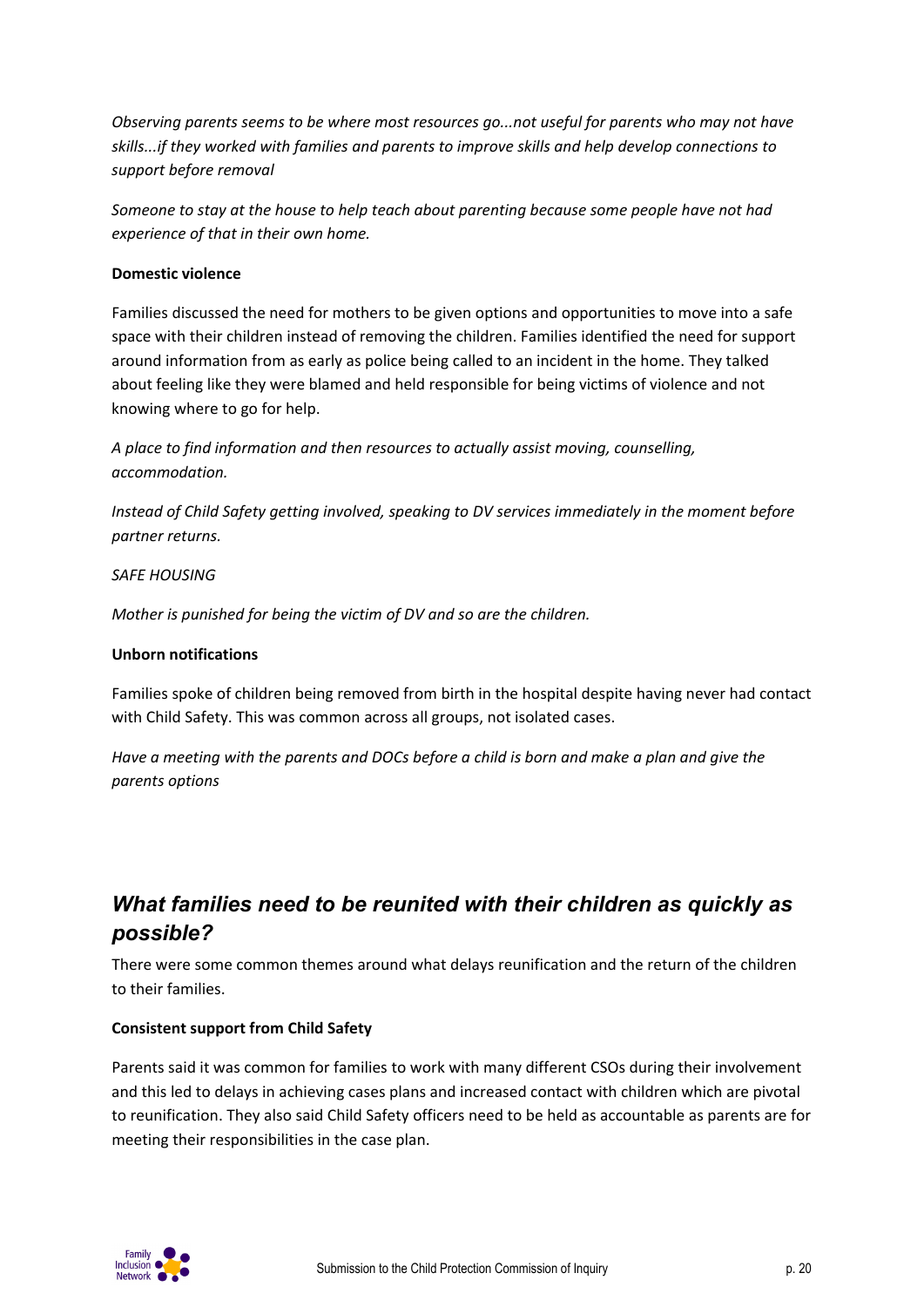*We have had fourteen different case workers...reunification plans are not done...we are now two months from the end of the order and what we negotiated hasn't been done. The order will probably get extended again.*

*...getting caught in the middle of legal advice and Child Safety...We have ended up getting blackmailed because the solicitor is saying do not sign the case plan but they are withholding contact until we do.*

In case plans, actions that Child Safety is supposed to do, they don't get around to it. So orders are *extended*

*Psych reports and assessments need to be made straight away and not dragged out.*

*Family Group Meetings need to be done in the right time frames.*

*We didn't receive our case plan for two months after the Family Group Meeting*

#### **Lack of support services**

*More contact with children and case worker to work with parents as well as children*

Focus on case plan and reaching goals rather than dragging it out... Do plans straight away so that *parents can show they can look after the children properly. This can't happen in one hour.*

*Support information to assist parents to change situation.*

#### **Resources**

A common factor was the parents not being able to afford to do all the things required in the case plan, for example *transport to drug testing, three or four buses and no money on the Go card.* Across all forums parents discussed the difference in resources available to families to help them raise children as opposed to foster carers – respite care for example. Some parents said when they had gone through a difficult period, for example a mental health episode or DV and if they had access to respite for a short period of time while they got back on top of things then the children would not have been removed. Parents also talked about the need for financial assistance and help with getting children with high needs to appointments. This is available for foster carers.

The child needs to be place close to where the parents live. DOCS need to pay parents for transport *costs for contact visits for parents who have to go long distances (Toowoomba to Brisbane).*

## *What families need to stay connected with their children?*

Parents wanted more connection with their children and the chance for more contact visits as well as more information about their children's health and well being.

*If parents are doing the right thing they should get increased contact*

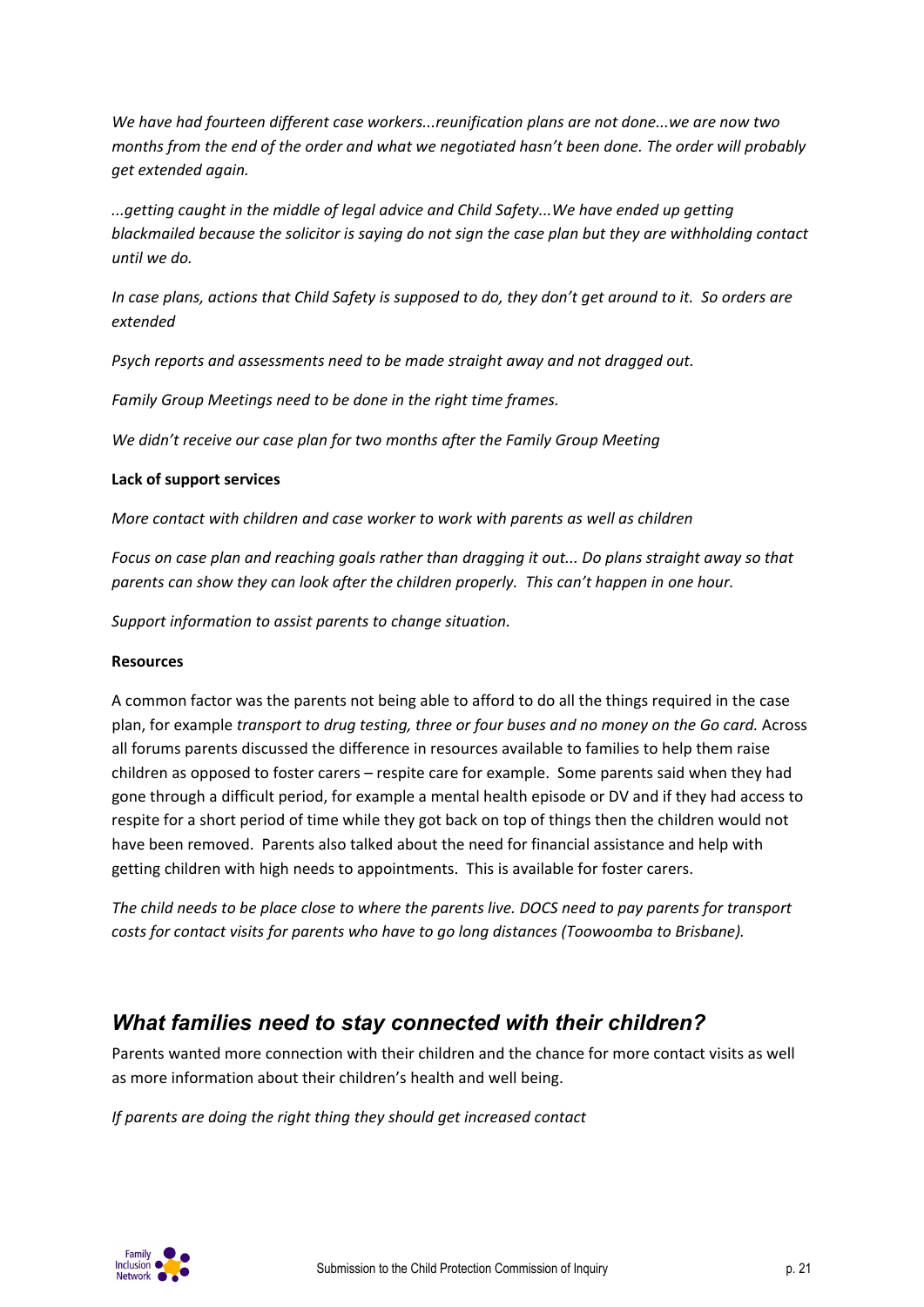*Regular contact to increase when doing positive things and moving forward...weekend visits...every four to six weeks reviewed and if not enough staff at Child Safety, other family members could be supervising... being flexible.*

*Especially with newborn babies – contact needs to be regular...breastfeeding should be supported and encouraged.*

Legislation should specify where and when parents can visit children  $-$  so it isn't left up to the CSO.

*Genuine opportunities to meet children, grow attachment with them when removed. Opportunities to speak freely with children, communication as normal...having visits in an environment which allows you to demonstrate good parenting...I couldn't be the parent I really am when they are watching...Can't be yourself with your kids during visits...you feel you are being judged.*

*When there are DV issues and the child is given back...needs to be more information and assistance with court processes and orders.*

*Why do schools etc need to change? This isn't fair on children, this punishes and traumatises children...Child's environment should stay the same as much as possible – area, friends, schools.*

*Activities that parent and child can do together, a playgroup or outing to develop relationship...playing games, reading books.*

*Therapy for the whole family...each child requires counselling...assistance to keep the whole family together*

The longer the children are removed the harder it is to reunify as a family - sometimes it's too late-it *won't be possible for us to be family again.*

### **Cultural and spiritual beliefs**

*Should check and appreciate spiritual beliefs...Children should not be forced to follow the religious beliefs/values of carers which affects your relationship with your child.*

Identity crisis...loss of culture/language as daughter placed in a family of a different culture. My child *is now living in a different culture.*

**Families want to be told immediately there are problems for the child in care, or even just simple things about what is happening:**

*Want to be told immediately a child is hurt.*

*...did not receive child school reports automatically. They had to ask for them and follow it up.*

*Want to know about activities, Christmas concerts etc.*

*My son went to juvie three times and I found out twelve months later.*

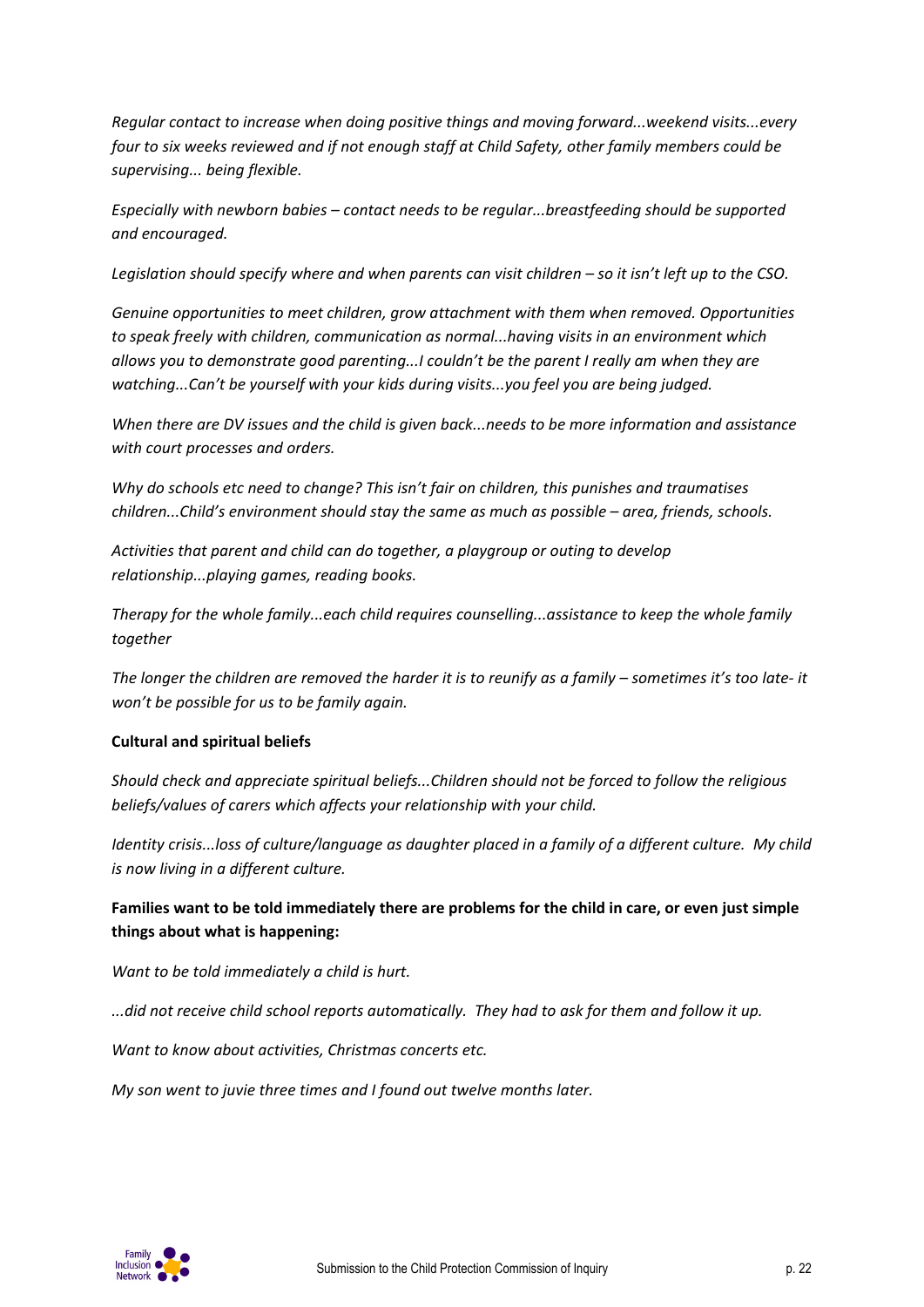## *Advice to Child Safety about working with parents?*

### **Don't be so judgmental**

*Each case is different...don't tar us with the same brush*

*Check your assumptions with professional s...(for example) mental health issues...get professionals to do the assessment*

*Treat people how you would like to be treated. Don't talk down to parents*

*Need life experience – not just straight out of uni*

*Should approach situations more positively, usually negative from the very beginning about parenting.*

*Acknowledge that this is someone's life...you are not just doing a job.*

*Do investigations with evidence and don't use hearsay*

CSOs want you to go on methadone, so you do and then say you were dozing off on a visit, but they *don't take into account what the doctor said.*

*Case shouldn't be held up if worker goes on leave...parents and children's lives don't stop.*

### **We need information on our rights**

*Your rights aren't explained to you...needs to be an information brochure on your rights and your child's...also including how to complain.*

*Parents should have the right to complain without feeling like they will be punished...needs to be an external body to complain to and to investigate issues...somewhere to report inappropriate CSO behaviour.*

#### **Refocus on families – how can you prioritise a child but not prioritise the family unit.**

*Be family focused...don't concentrate on splitting up families*

*Keep kids together*

*Don't work against us, work with us.*

*They should be trying to support you, not just win a case.*

*Need to work together with parents, but first listen to what parents need. Child Safety has never worked with us only against us...Understand parents ,listen and see where they are at.*

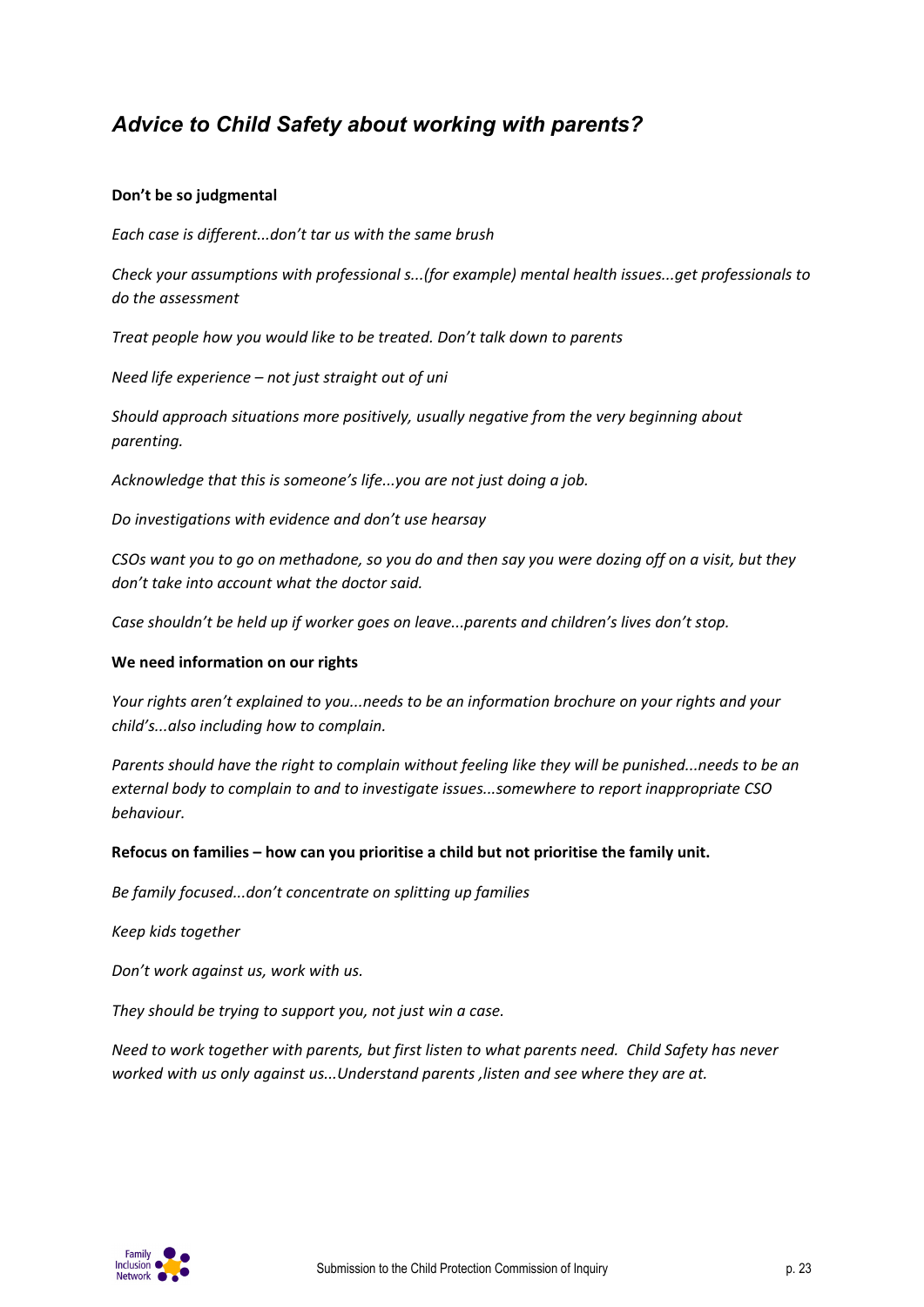## *What stops families from being given an equal chance to parent their kids?*

*The families don't have equal chances because Child Safety has more power over families.*

*The Department's needs were always first.*

*Child Safety breaks people. People aren't given equal opportunities.*

Low income is a major problem for the majority of parents. All parents' forums raised the unequal access to resources for foster carers compared with resources for parents. For example foster carers can access respite when things get tough and they get help for getting kids with medical needs to appointments. They also have access to networks for support. Parents on low incomes cannot access this sort of support.

Parents need to have access to the same support and services as carers. Re-direct funding to keep *families together.*

*Observing parents seems to be where most resources go...not useful for parents who may not have skills...(what about) someone to stay at the house to help teach about parenting because some people have not had experiences of that in their own home.*

They don't want there to be a stigma attached to accessing services. *Resources for parents need to be available for community services that are easily accessible.*

The mother who is a victim of DV is punished as well as the child...a parent should be given safe options.

Importantly and finally there was a lack of information being provided to parents about their rights. Parents want information at the first contact about their rights particularly their legal rights.

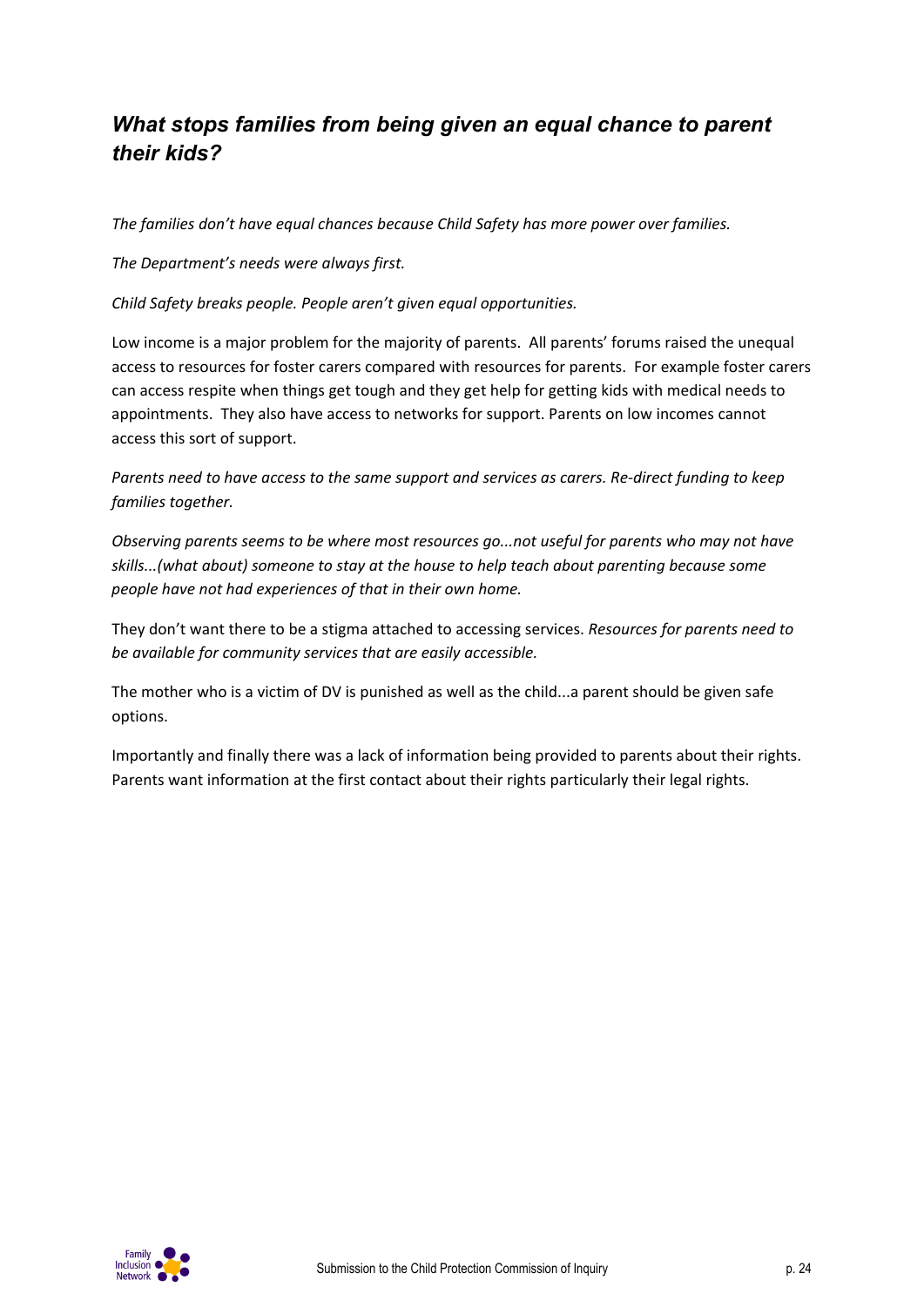# **List of References**

Allen Consulting Group (2008) *Inverting the Pyramid – Enhancing systems for protecting children* A report prepared for the Australian Research Alliance for Children and Youth (ARACY)

Family Inclusion Network Brisbane (2007) *Family Inclusion in Child Protection Practice*

Family Inclusion Network Brisbane (2011) *Working in Partnership with Parents Report 2010‐11*

Family Inclusion network Brisbane (2011) *Supporting Families through Evidence Based Practice: A series of fact sheets and discussion documents*

Healy, K., Darlington, Y. And Feeney, J.A.(2011) "Parents' Participation in Child Protection Practice: Towards Respect and Inclusion" in *Family and Society* Vol. 92 No.2

Thomson, J. and Thorpe, R. (2003). "The Importance of Parents in the Lives of Children in the Care System" *Children Australia* Vol.28, No.2 (special edition)

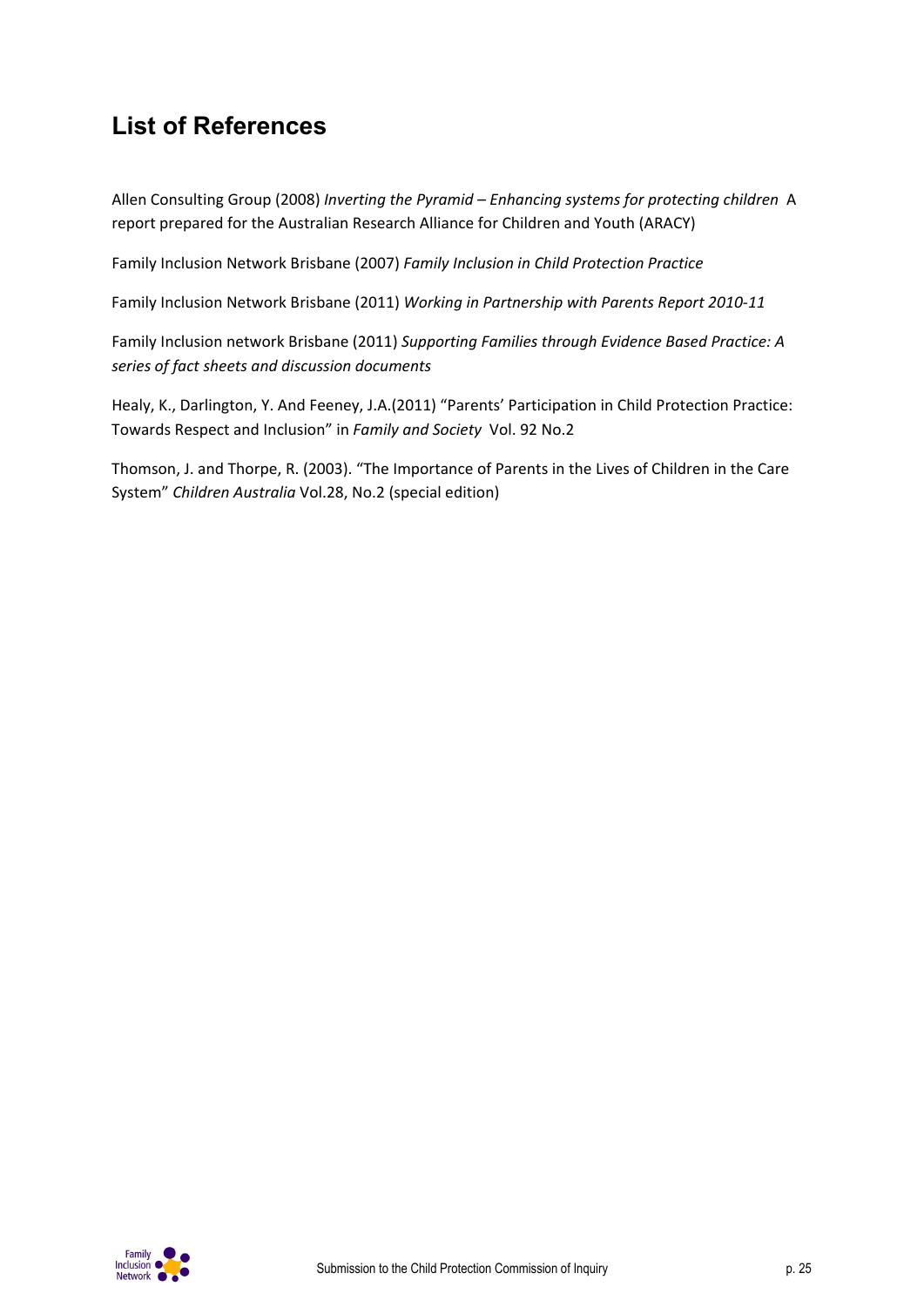# **List of organisations that have participated in FIN Brisbane**

In the previous two years, a number of agencies have participated in FIN Brisbane meetings and workshops, as well as planning and steering meetings.

- 139 Club
- Aboriginal and Torres Strait Islander Community Health Service
- Acacia Ridge and District Community Centre
- ACT for Kids
- AMEND (Assisting Mothers to End the Need for Drugs)
- Anglican Women's Hostel
- BABI Youth and Family Services
- Bahloo Women's Youth Shelter
- BRIC Housing
- Brisbane City Council
- Brisbane Domestic Violence Resource Centre
- Brisbane Youth Service
- Cannon Hill Family Support Centre
- Carers QLD Brisbane North
- Caxton Legal Centre
- Centacare
- Child Safety Services, Department of Communities
- Commonwealth Respite and Care Link
- Communify Qld Inc
- Community Connections
- Community Living Association
- Department of Communities
- Department of Employment and Training
- Domestic Violence Resource Centre
- Dress for Success
- East Brisbane Community Centre
- Ethnic Communities Council Queensland
- Family Intervention Service

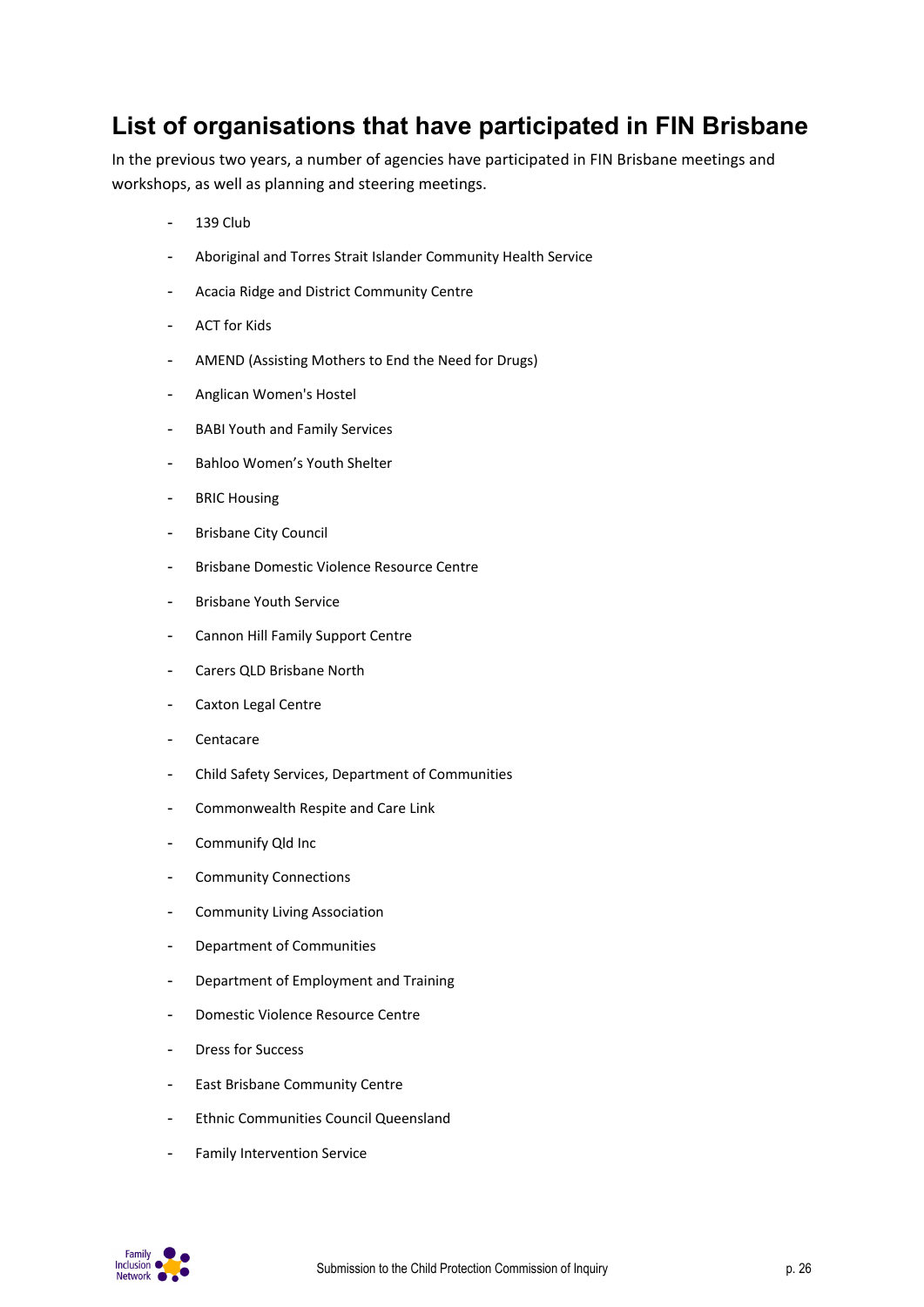- Family Support Group
- Gallang Place
- Glenhaven Accommodation
- Harmony Place
- Hart 4000
- Hub Neighbourhood Centre
- Inala Community House
- Inala Youth Service
- Indigenous Family and Child Support Service (IFACSS)
- Jabiru
- Kinections
- Kingston East Neighbourhood Group
- Kummara
- Kurbingui Youth Development Organisation
- Kyabra Community Organisation
- Legal Aid Queensland
- Life Without Barriers (Family Intervention Service)
- Mamre
- Marsden Families Program
- Mater Hospital ‐ Child Development Clinic and Child Protection Unit
- Mercy Family Services (New Families Program and Unaccompanied Refugee Minors Program)
- Mercy Foundation
- Metropolitan North Mental Health Services
- Micah Projects
- Mission Australia (RAI Inala/Goodna, Pathways Program and Communities for Children)
- Mission Australia
- Mt Gravatt and District Community Centre
- Multicultural Development Association
- National Council of Women (Qld)
- National Disability Services Queensland
- New Farm Neighbourhood Centre